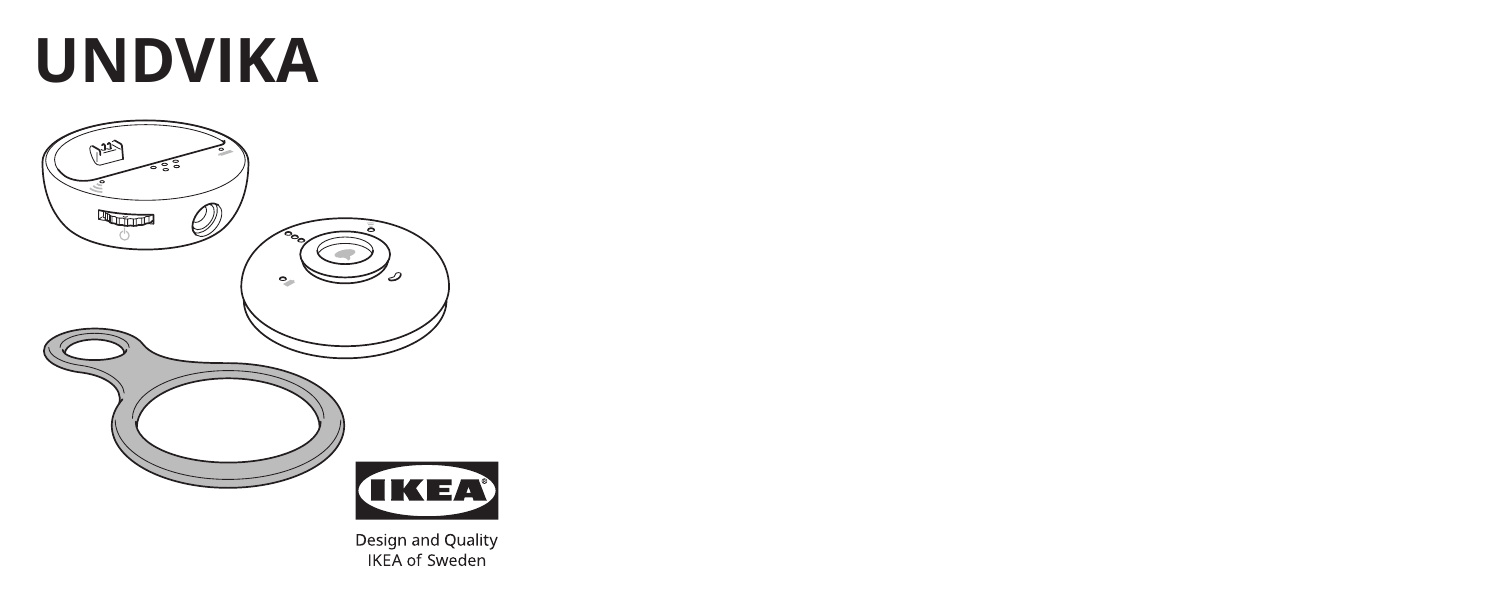**A, Baby Unit B, Parent Unit**

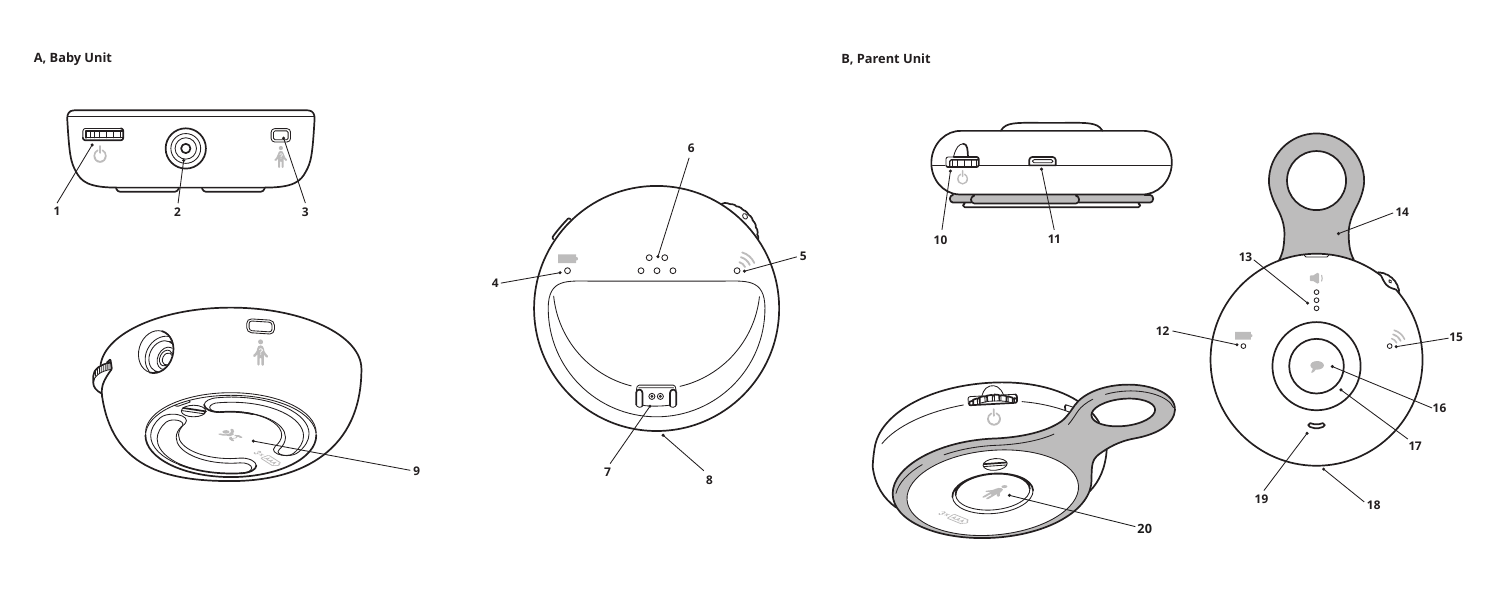| <b>English</b>  | 4  |
|-----------------|----|
| <b>Français</b> | 16 |
| <b>Español</b>  | 30 |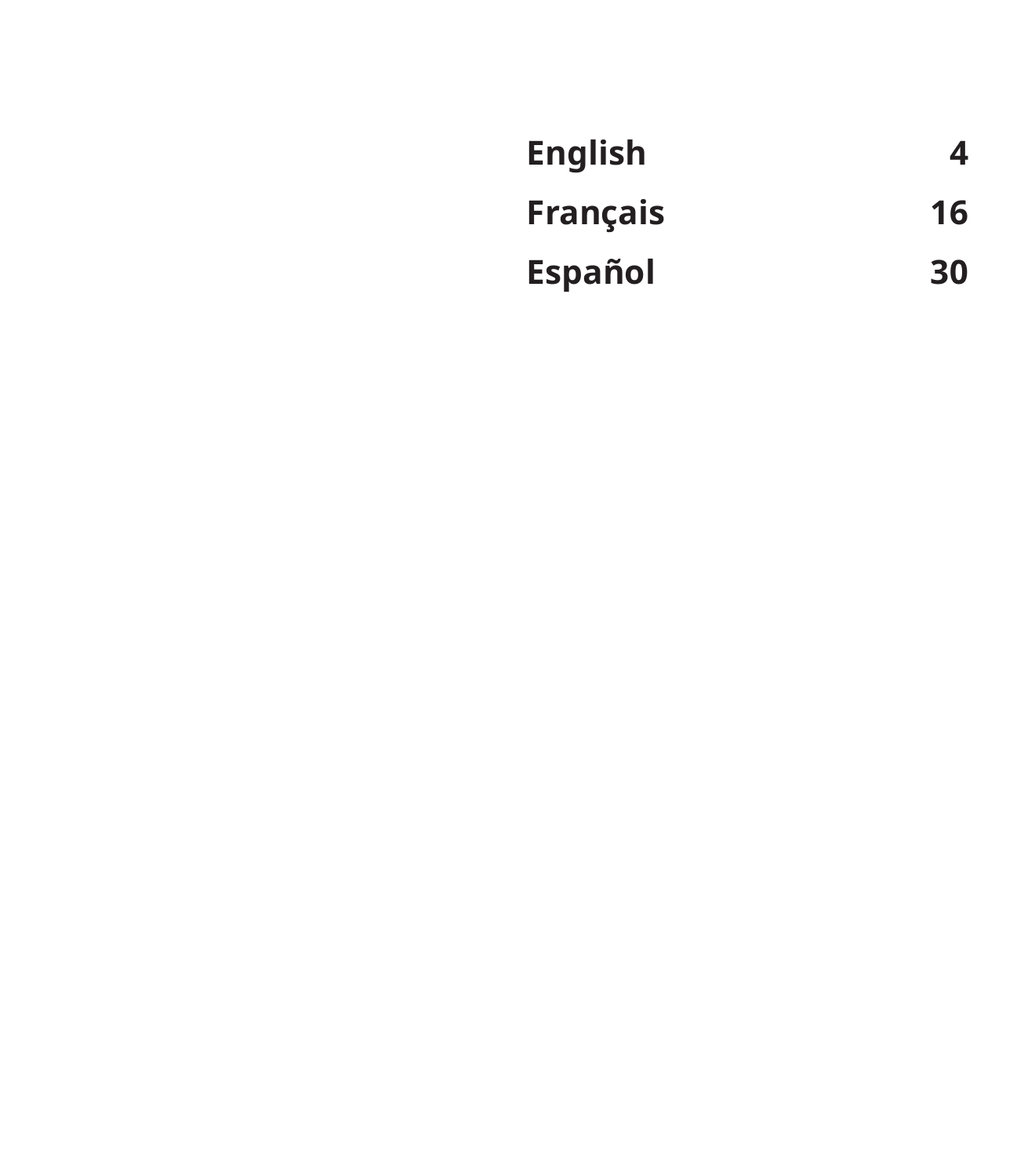### **English 4**

### **A, Baby Unit**

- 1. On/Off switch and Microphone sensitity control 1-3
- 2. Input connector for charger
- 3. Search button.
- 4. Battery Indicator
- 5. Range/Transmitting indicator
- 6. Speaker
- 7. Charging connector for parent unit
- 8. Microphone
- 9. Battery compartment

### **B, Parent Unit**

- 10. On/Off switch and Volume control 1-3
- 11. Input USB-C connector for charger
- 12. Battery Indicator
- 13. Receiving/Picking up Sound level indicator
- 14. Rubber ring
- 15. Range Indicator
- 16. Talk back button
- 17. Speaker
- 18. Charging connector to Baby unit
- 19. Microphone
- 20. Battery compartment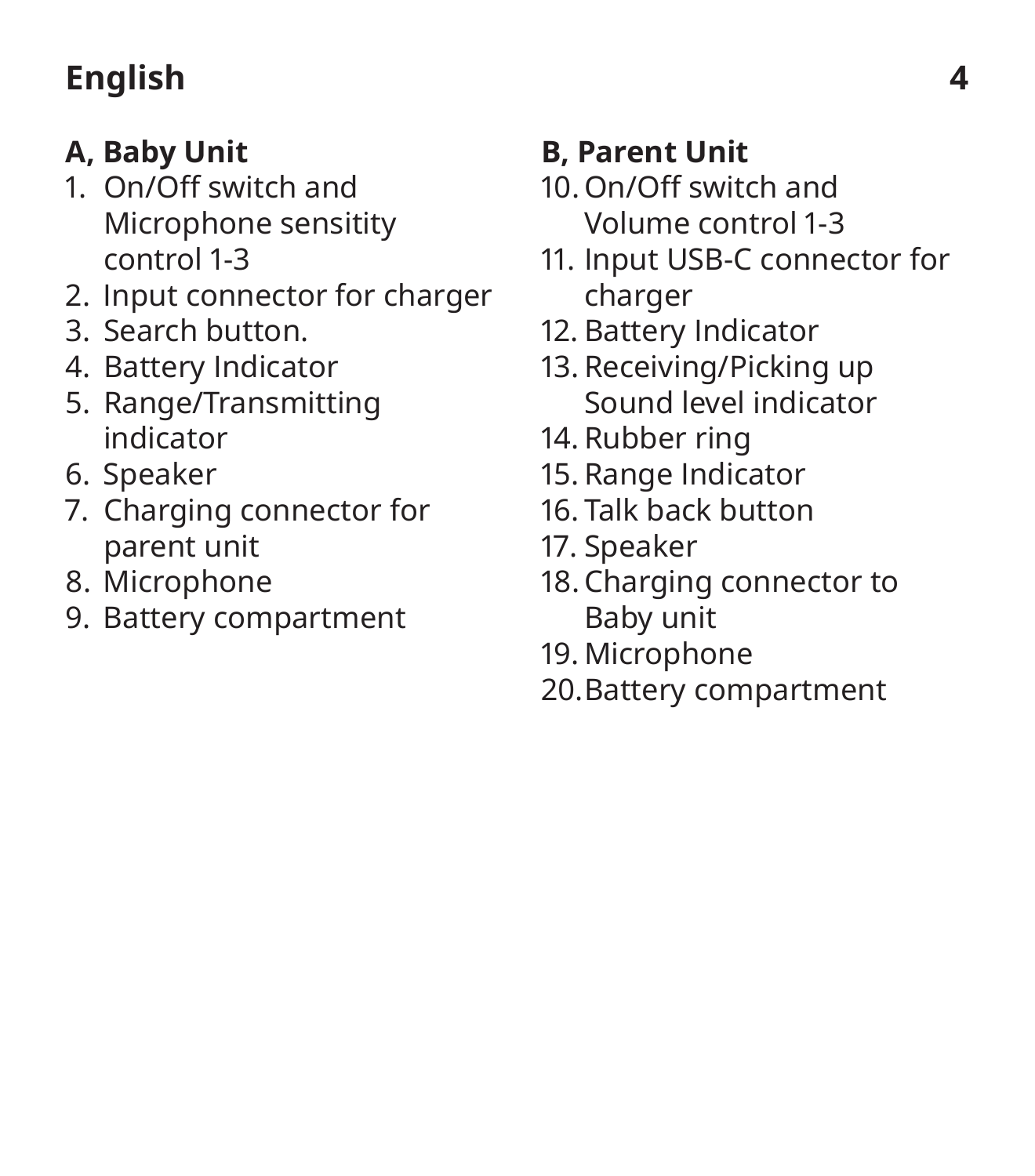### IMPORTANT! READ CAREFULLY AND RETAIN FOR FUTURE REFERENCE!

#### **Before usage**

NOTE! TO AVOID UNPLEASANT FEEDBACK NOISES, PLEASE FOLLOW THE INSTRUCTIONS FOR SWITCHING ON EACH UNIT UNDER "HOW TO USE" BELOW.

#### **Included parts:**

1 baby unit, 1 adult unit, 1 charger cable, 1 rubber ring, 1 24V adapter, 1 manual.

LOW RADIATION. The radiation from the baby unit is very low and the baby unit does not transmit continuously in stand-by mode.

The units can be used while they're being charged.

The maximum distance the units can be apart and still communicate is approximately 300 m, in an open air. Different building materials and placement of the units can affect the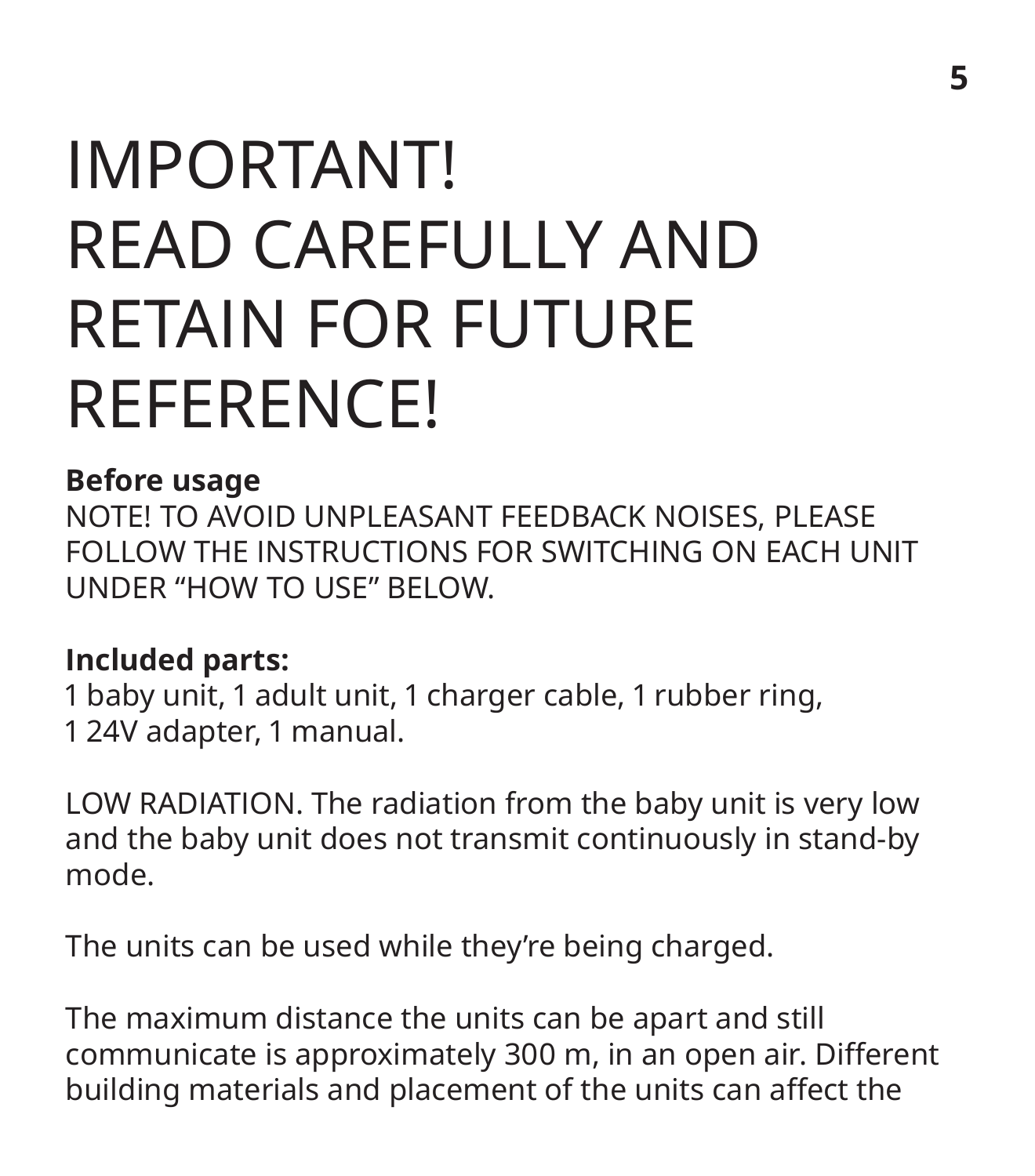wireless connectivity range, so it is VERY IMPORTANT THAT YOU CHECK THE FUNCTION OF THE PRODUCT BEFORE USING THE TWO UNITS.

If units are out of range the Range indicator (15) on the parent unit will start to flash red.

**NOTE!** The baby monitor should never be used as a medical device, nor should it replace direct supervison of your child, at regular intervals by a responsible adult.



Children have STRANGLED in cords. Keep units and cords out of the reach of children and crib (more than 3 ft (0.9 m) away) due to risk of strangulation.

#### **Getting Started**

Open lid (9 & 19) and insert 3xAAA/HR03 NiMH batteries in both parent unit and baby unit with correct polarity.

Connect wall adapter dc plug into baby unit connector (2)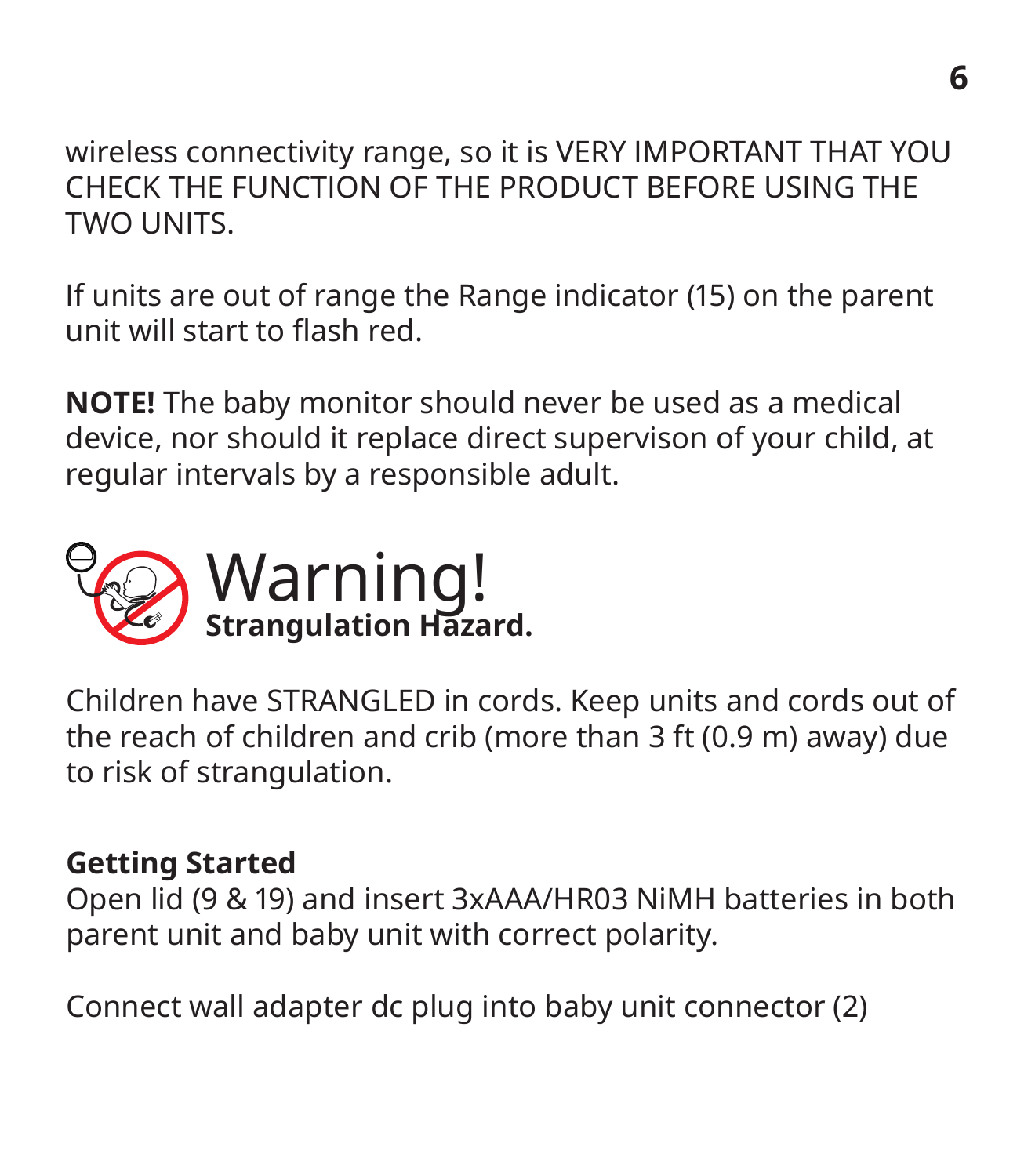### **How To Use**

### **A, Baby Unit**

- 1. Switch the power on by turning the On/Off switch (1) from 0 to 1. When the power is on, the Battery indicator (4) lights up green. If the indicator starts blinking red, the unit needs to be charged.
- 2. You can adjust the sensitivity of the microphone from 1 to 3 using the Microphone sensitivity control (1). The microphone is most sensitive to sound when it is set to 3, and least sensitive when it is set to 1. If there is a lot of background noise, it's a good idea to lower the microphone sensitivity. If the surroundings are quiet, the microphone sensitivity can be set higher.
- 3. You can search for the parent unit by pressing search button (3). Pressing the button will make the parent unit emit a notification sound for 20 seconds. Long press on the talk back button on the parent unit will turn the notification sound off.
- 4. The Range/Transmitting indicator (5) lights up green when it picks up sound. Solid green when parent unit is within range. Flashing red when parent unit is out of range.
- 5. Place the baby unit near your child, with the microphone facing the child. Make sure the unit is close enough to pick up sounds from your child, but not so close that your child can reach it. 0.9 metre (3 ft) is a good distance.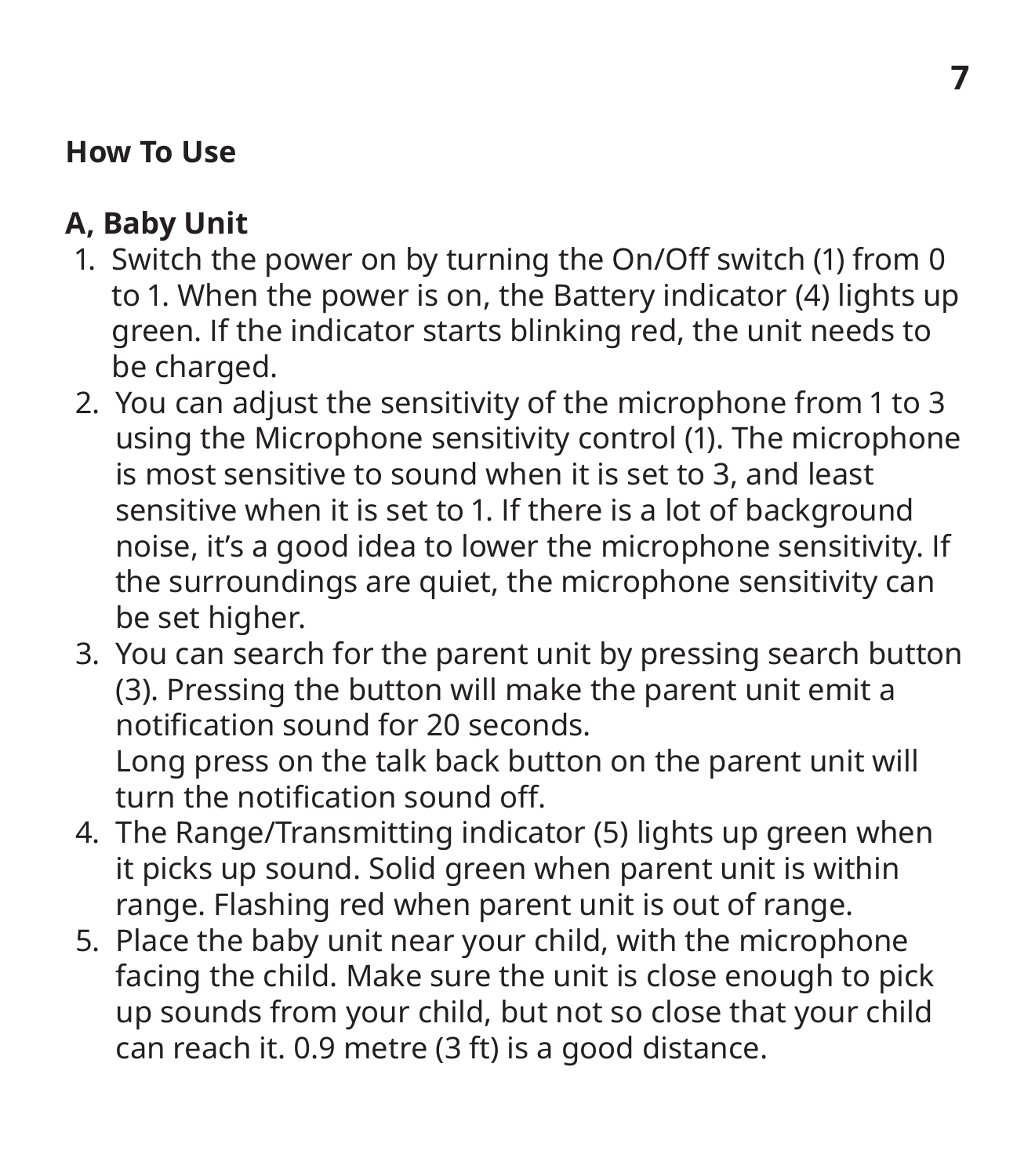### **B, Parent Unit**

**NOTE!** Make sure the parent unit is at least a couple of metres away from the baby unit before you switch it on. If the units are too close to each other, feedback between the units can create a loud screeching noise.

- 1. Switch the power on by turning the On/Off switch (10) from 0 to 1. When the power is on, the battery indicator (12) lights up green. If the indicator starts blinking red, the unit needs to be charged.
- 2. You can adjust volume of the speaker (17) from 1 (lowest) to 3 (highest) using the Volume control (10).
- 3. When a signal is received, the Sound level indicator (13) will light up in three levels depending on the intensity of the sound transmitted from the baby unit. At level 3 the unit will also vibrate.

This indicator is useful for monitoring your child when the volume of the parent unit is set on low.

- 4. When the parent unit is in contact with the baby unit, this is indicated by a green steady light on the Range indicator (15). If the units are out of contact with each other the range indicator will start blinking red. There will also be a beeping signal to alert your attention. This signal is also activated if the baby unit is switched off.
- 5. You can talk to your baby through the parent unit to the baby unit by holding the Talk back button (16).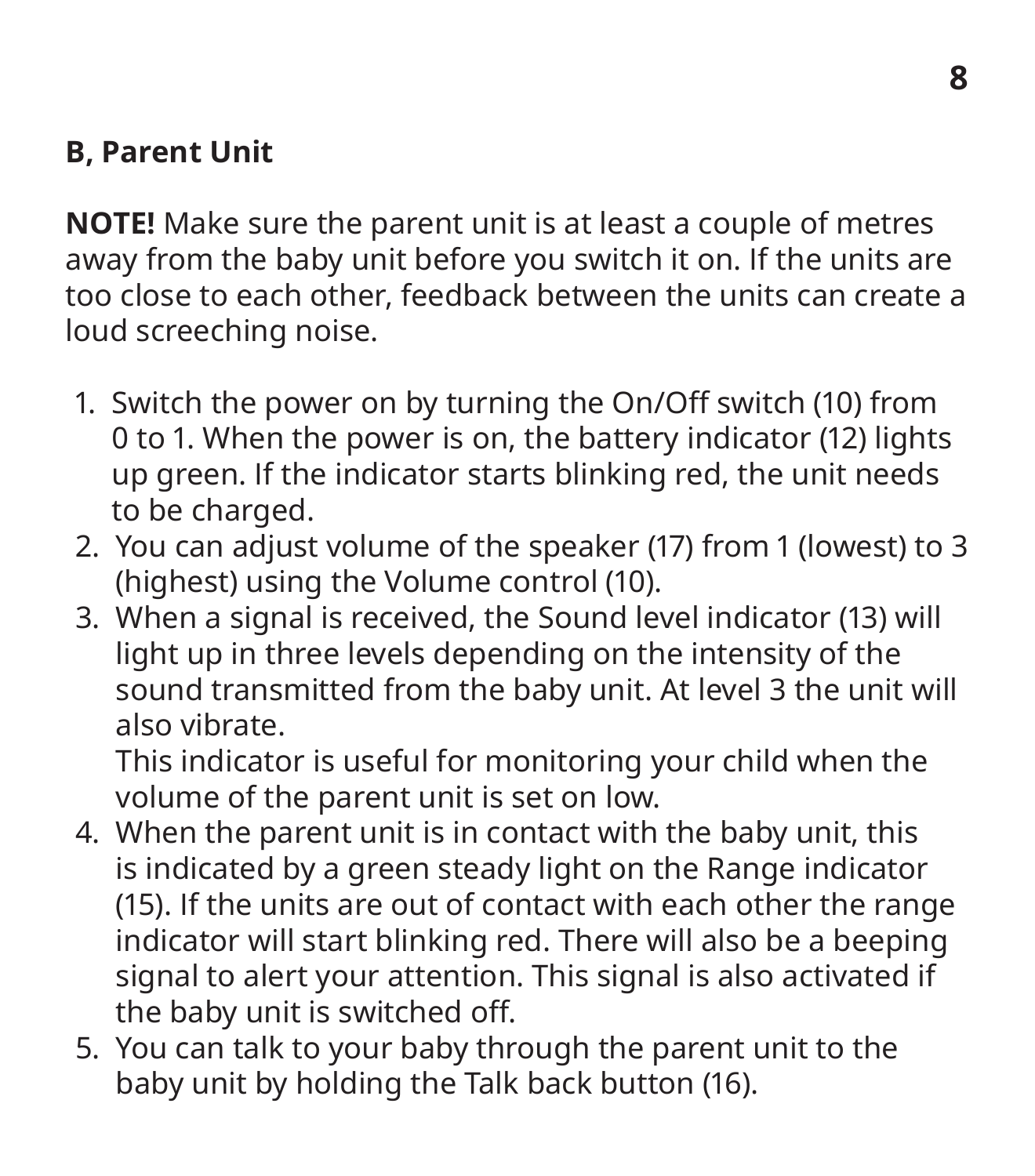6. You can carry the parent unit with you by attaching the Rubber ring (14). To remove the rubber ring, bend it outwards and pull it off the unit.

### **Charging**

### **Baby unit:**

When battery is low the battery symbol will flash red. Connect a power supply to the input connector (2).

#### **Parent unit:**

When battery is low the battery symbol will flash red. Place parent unit in baby unit docking connector (7) or connect a power supply to the USB-C connector (11).

For charging, use only NIMH type AAA/HR03 rechargeable batteries.

Do not attempt to charge other types such as Alkaline, Carbon Zink etc. The baby monitor has built in protection and will detect wrong battery types. The battery symbol (4) will indicate error by flashing.

#### **Recommended battery types:**

3 x IKEA LADDA 900 (AAA/HR03, 1.2V, 900mAh, Ni-MH) (Not included) Do not mix batteries of different capacities, types or date stamps.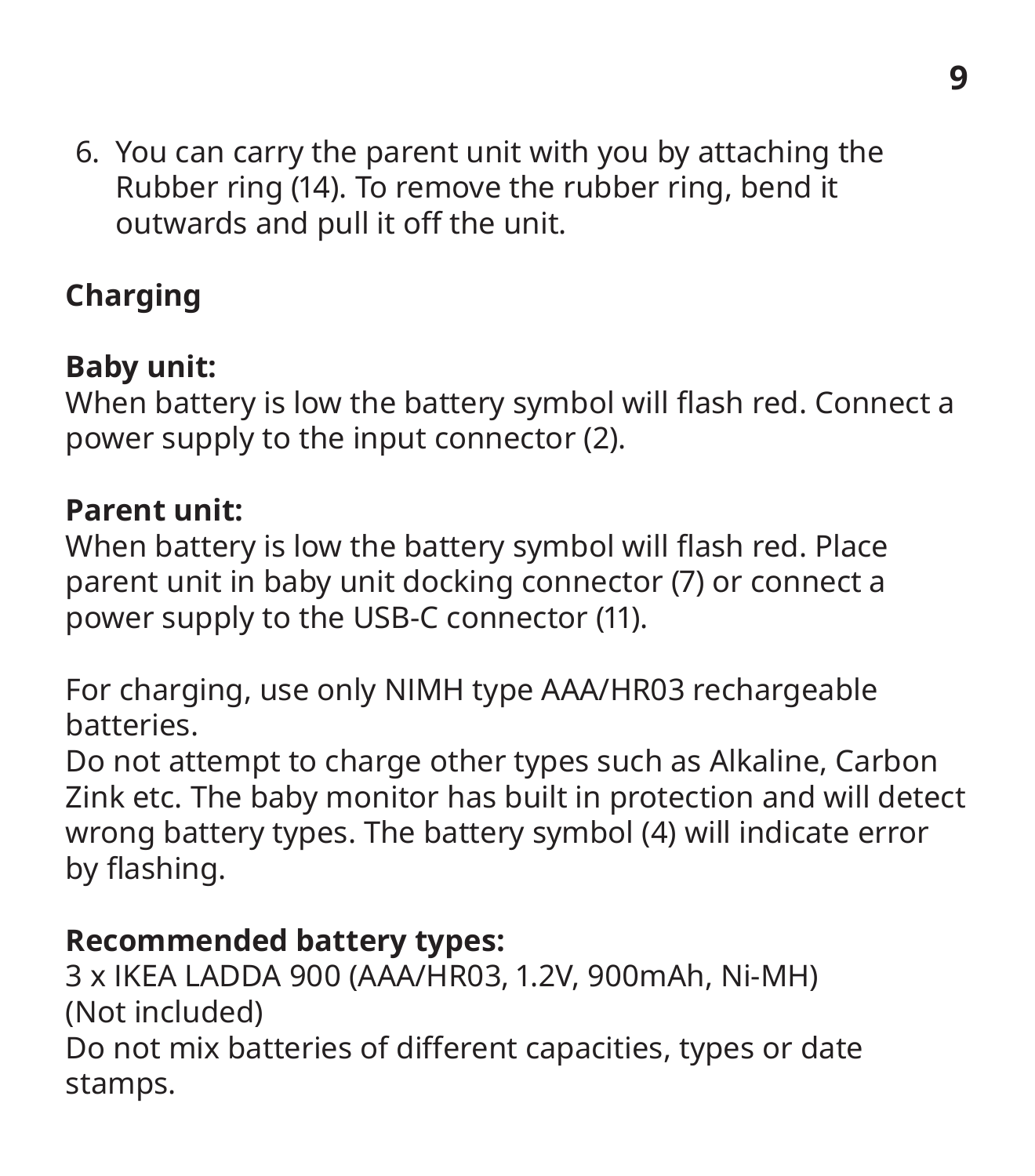### IMPORTANT!

Disposal of batteries to be done according to instructions, see below.

- Only use the included 24V adapter for charging the baby monitor units. Other adapters could cause damage to the units.
- If you don't plan to use the units for more than a week, make sure the batteries are fully charged before putting the units away. Leaving the units unused and completely uncharged could cause them to stop functioning.
- Disconnect the AC adapter from the wall socket when not in use, in order to save energy.
- The baby monitor units can be used in temperatures ranging from 0˚C to 40˚C (32˚F to 104˚F)
- Do not leave the units in direct sunlight or near any heat source, since this can cause overheating.
- Do not subject the units to wet, moist or excessively dusty environments since this can cause damage to the units.
- This equipment is only suitable for mounting at heights up to 2 m.
- Never install the product in a confined space. Always leave a space of at least 5 mm around the product for ventilation.
- Product and batteries (battery pack or batteries installed) shall not be exposed to excessive heat such as sunshine, fire or similar.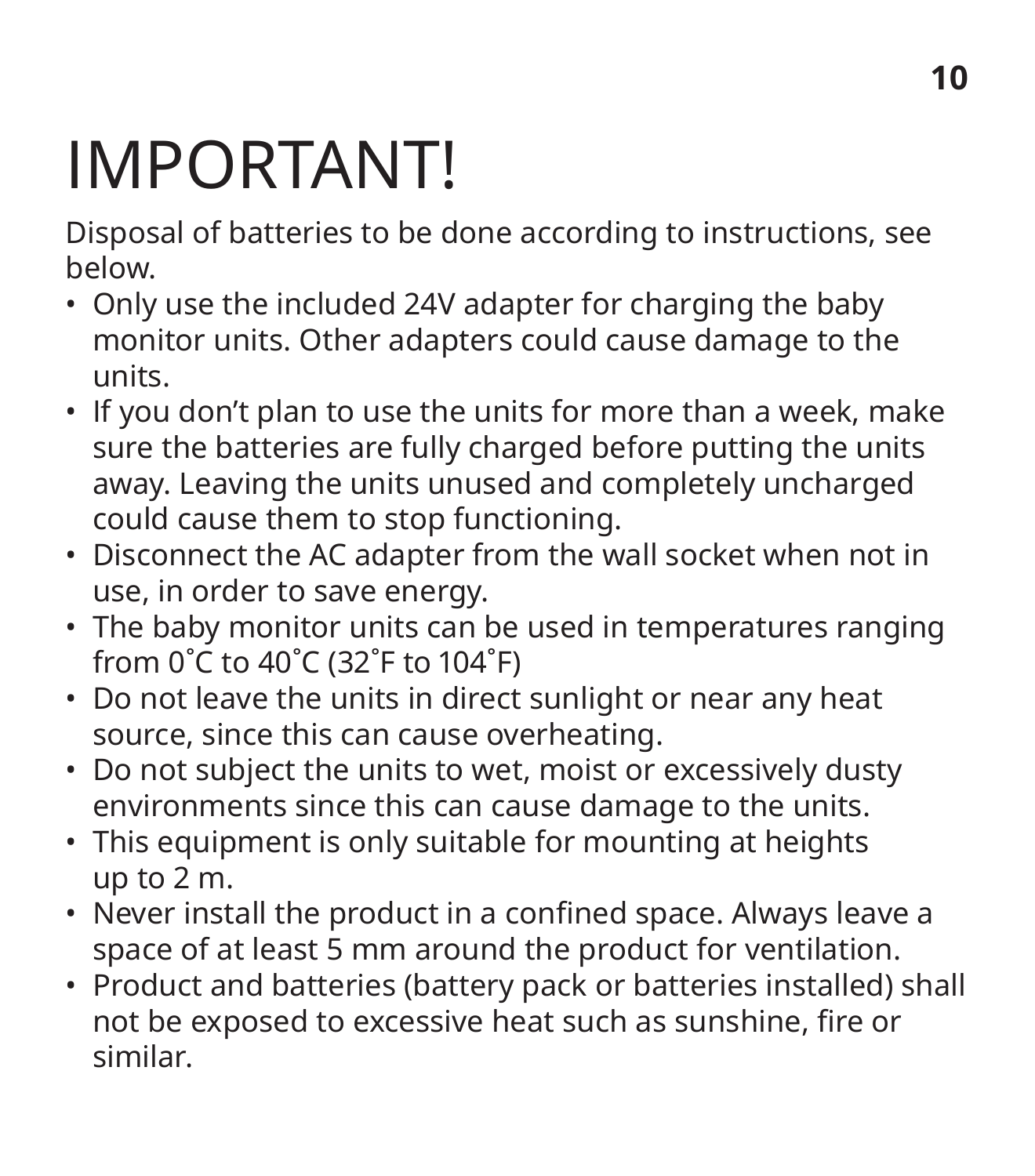• No naked flame sources, such as candle lights should be placed on the apparatus.

### CAUTION:

- Risk of explosion if battery replaced by an incorrect type.
- Dispose of used batteries according to the instruction.
- Do not attempt to repair this product yourself, as opening or removing covers may expose you to dangerous voltage points or other risks.

#### **NOTE!**

Never use abrasive cleaners or chemical solvents since this can damage the products.

### **Care instructions**

To clean the units, wipe them with a soft cloth moistened with a little mild detergent. Use another soft dry cloth to wipe them dry.

### **WARNING!**

- Keep batteries out of reach of children and animals.
- **WARNING!** If a battery has been swallowed or if you suspect that a battery has been swallowed, seek immediate medical attention! Swallowing a battery may lead to severe injuries and death.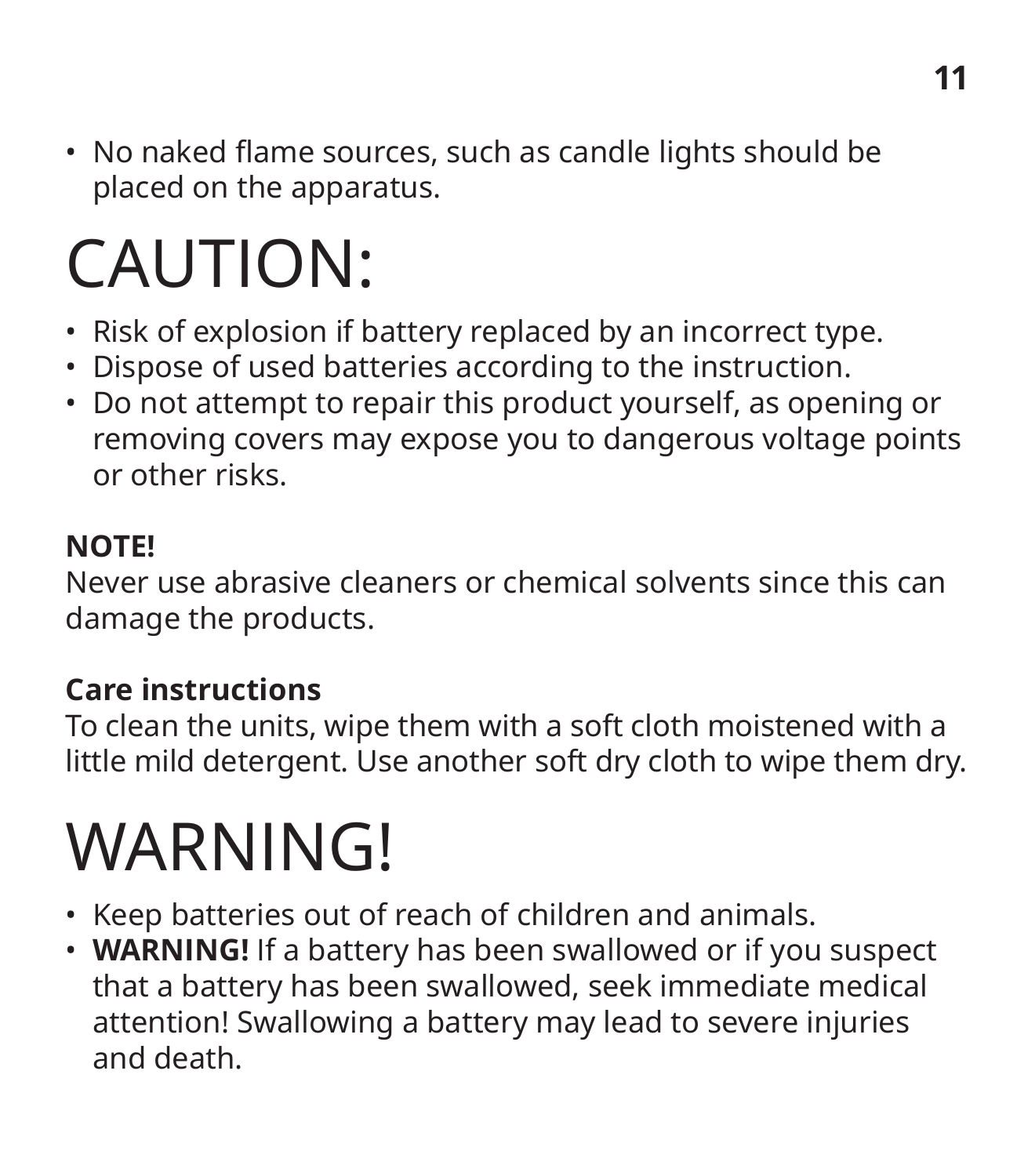- Do not attempt to charge non- rechargeable batteries.
- Do not deform, damage, dismantle, open, or short-circuit batteries.
- Do not expose batteries to heat, fire, or any type of liquid.
- In the event of a leaking battery, do not allow liquid to come in contact with skin or eyes. If exposed to liquid, rinse with plenty of water and seek medical advice.
- Observe the polarity marks plus (+) and minus (–) and ensure correct battery insertion into product.
- Only use batteries that are intended for the product. Do not mix old and new batteries, different brands or types.
- Batteries should be handed in for recycling in accordance with local environmental regulations for waste disposal.

**TECHNICAL DATA Model name:** UNDVIKA **Type nr:** E1901B (Baby unit) **Type nr:** E1901P (Parent unit) **Input E1901B:** 24V DC 0.125A or 3xAAA/HR03 **Input E1901P:** 5V DC, 0.5A or 3xAAA/HR03 **Estimated battery time: 6 h Operating Temperatures:** 0°C to 40°C **Operating humidity:** 0 to 95%RH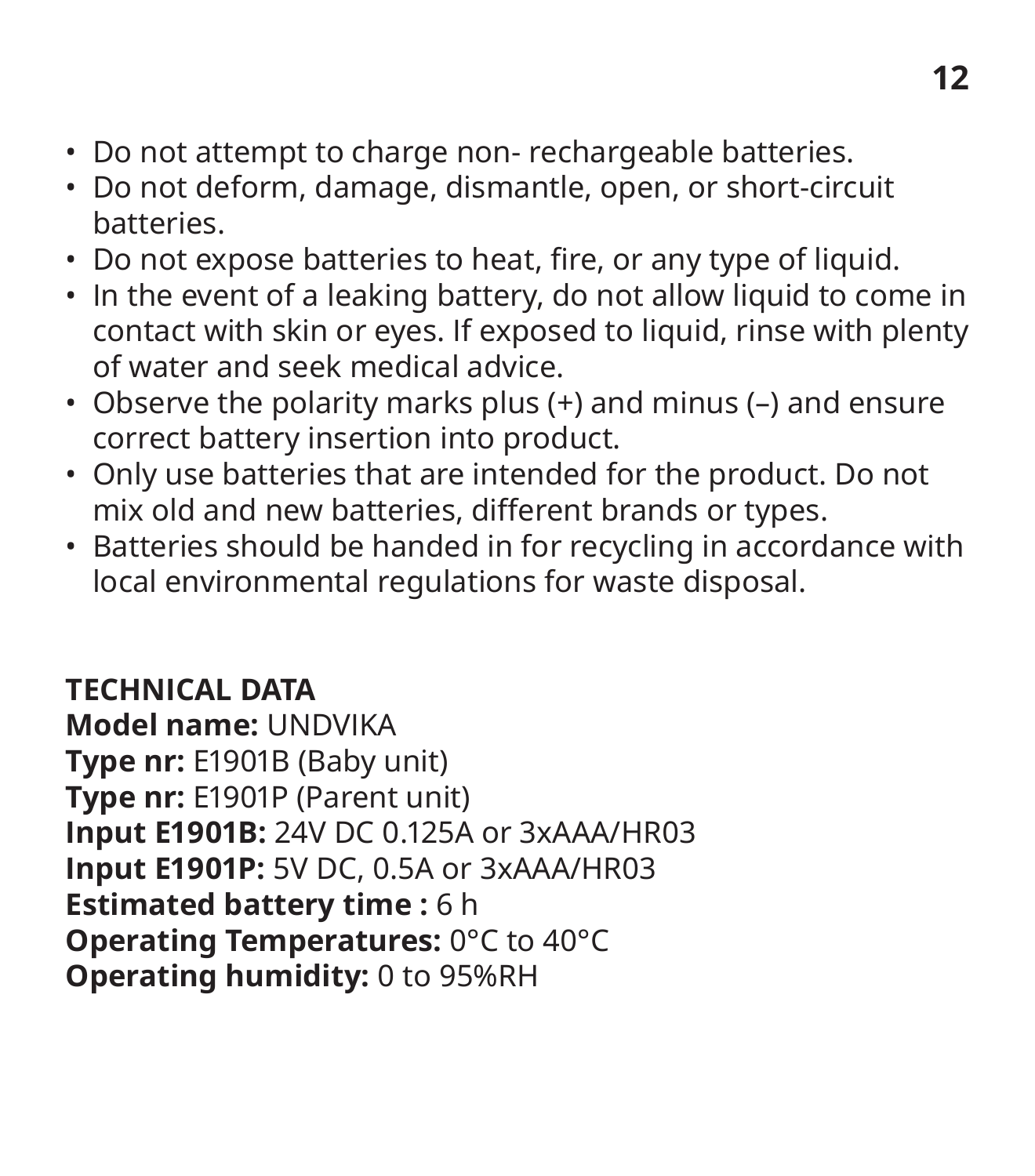**Operating Frequency:** 2405-2480MHz **Radio Output Power:** 20 dBm (EIRP) **SAR-value:** Body 1g SAR (W/kg) Parent Unit 1.08 Baby Unit 0.51

**TECHNICAL DATA**

**Type:** ICPSW24-3-3 **Input:** 100-240 VAC, 50/60Hz,0.08A, 4.0W **Output:** 24.0 V DC **Max total load:** 0.125A, 3.0W

**Average active efficiency:** 84.4 % **Efficiency at low load (10 %):** 72.1% **No load power consumption:** 0.04 W

**Indoor use only**

**Manufacturer: IKEA of Sweden AB** (commercial registration number: 556074-7551)

**Address: Box 702, SE-343 81 Älmhult, SWEDEN**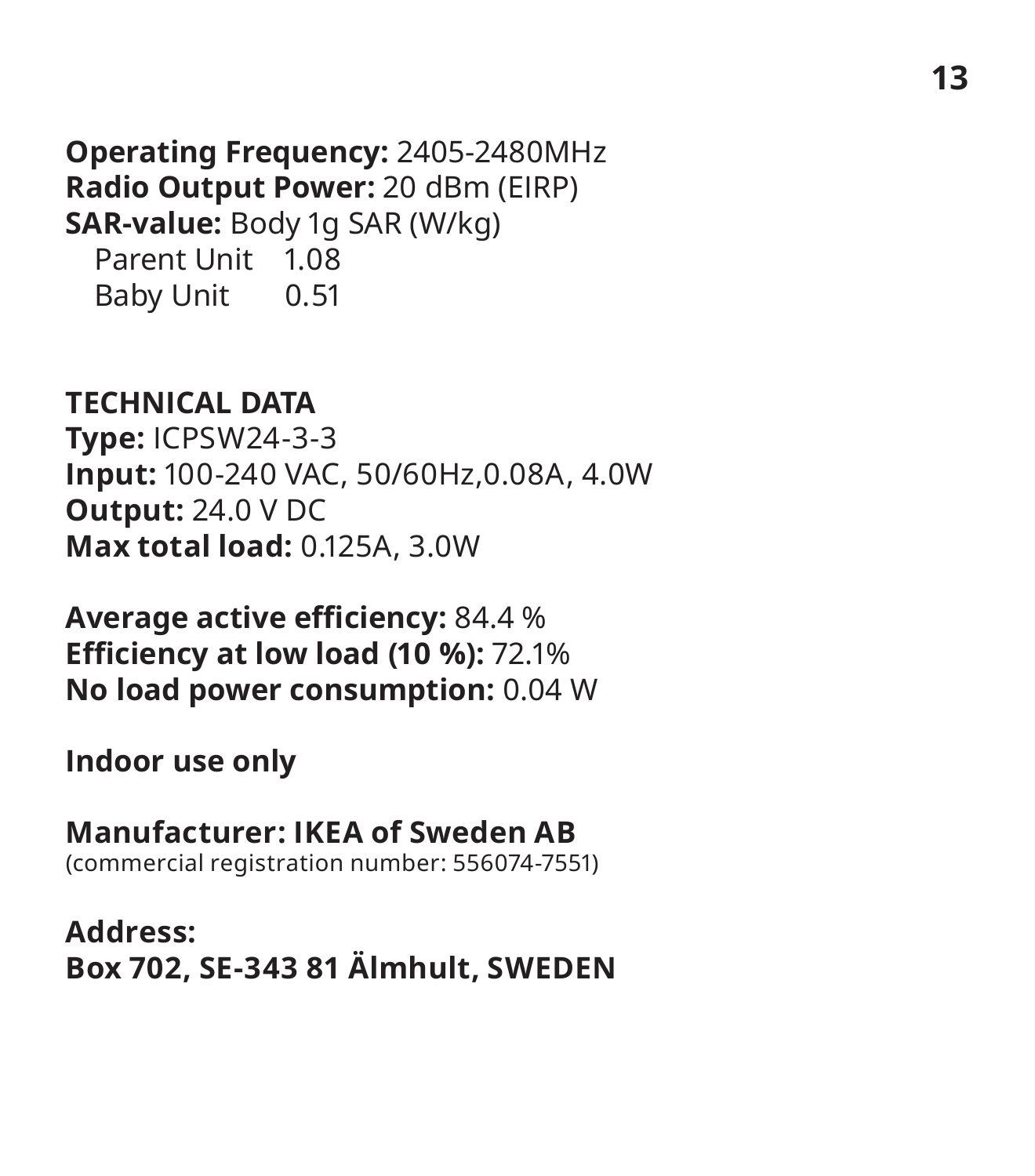This device complies with Part 15 of the FCC Rules. This device contains licence-exempt transmitter(s)/ receiver(s) that comply with Innovation Science and Economic Development Canada's licence-exempt RSS standard(s). Operation is subject to the following two conditions:

- (1) this device may not cause harmful interference, and
- (2) this device must accept any interference received, including interference that may cause undesired operation of the device.

### WARNING:

Any changes or modifications to this unit not expressly approved by the party responsible for compliance could void the user's authority to operate the equipment.

### **NOTE:**

This equipment has been tested and found to comply with the limits for a Class B digital device, pursuant to part 15 of the FCC Rules. These limits are designed to provide reasonable protection against harmful interference in a residential installation.

This equipment generates, uses and can radiate radio frequency energy and, if not installed and used in accordance with the instructions, may cause harmful interference to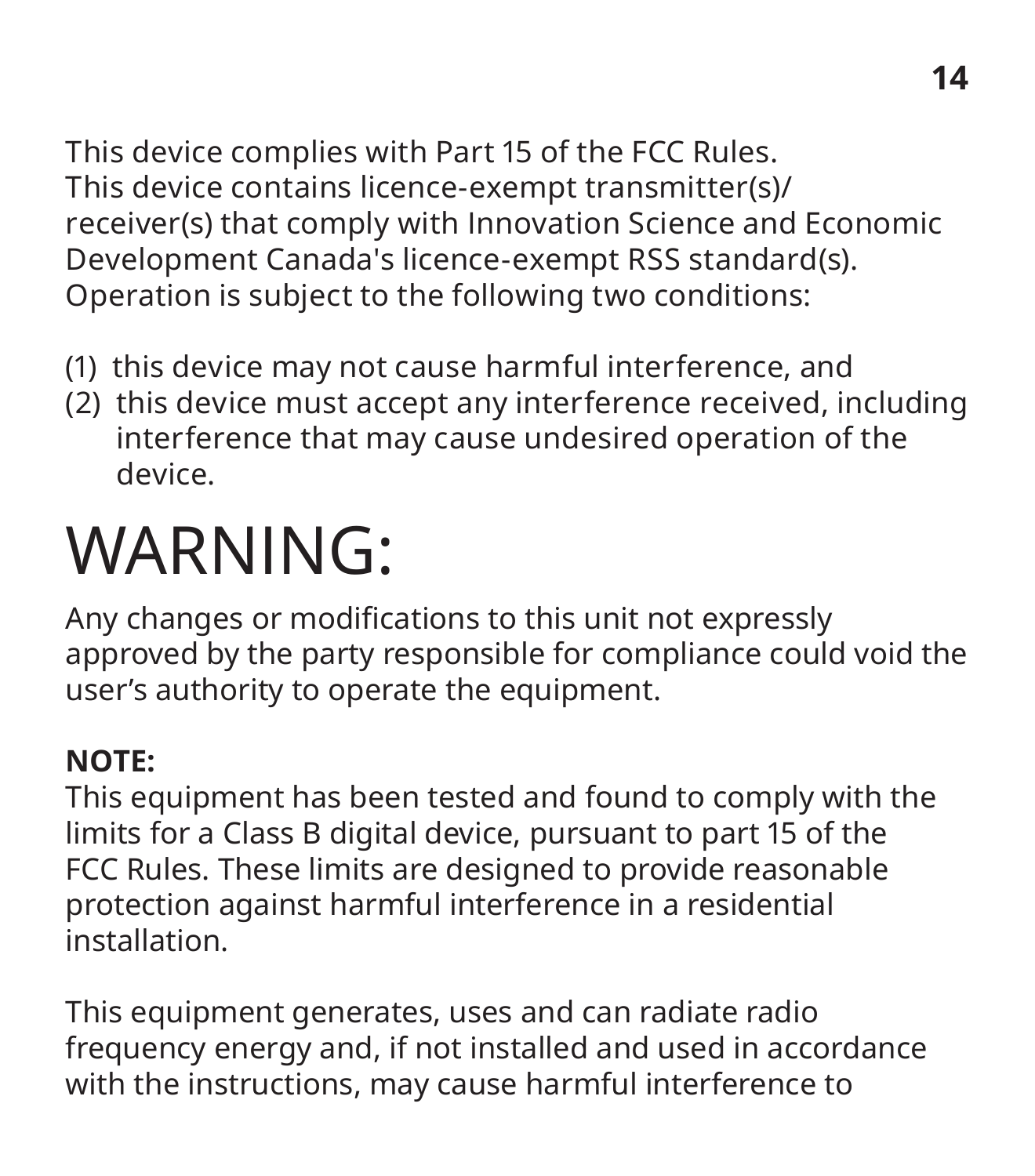radio communications. However, there is no guarantee that interference will not occur in a particular installation. If this equipment does cause harmful interference to radio or television reception, which can be determined by turning the quipment off and on, the user is encouraged to try to correct the interference by one or more of the following measures:

- Reorient or relocate the receiving antenna.
- Increase the separation between the equipment and receiver.
- Connect the equipment into an outlet on a circuit different from that to which the receiver is connected.
- Consult the dealer or an experienced radio/TV technician for help.



The crossed-out wheeled bin symbol indicates that the item should be disposed of separately from household waste. The item should be handed in for recycling in accordance with local environmental regulations for waste disposal. By separating a marked item from household waste, you will help reduce the volume of waste sent to incinerators or land-fill and minimize any potential negative impact on human health and the environment. For more information, please contact your IKEA store.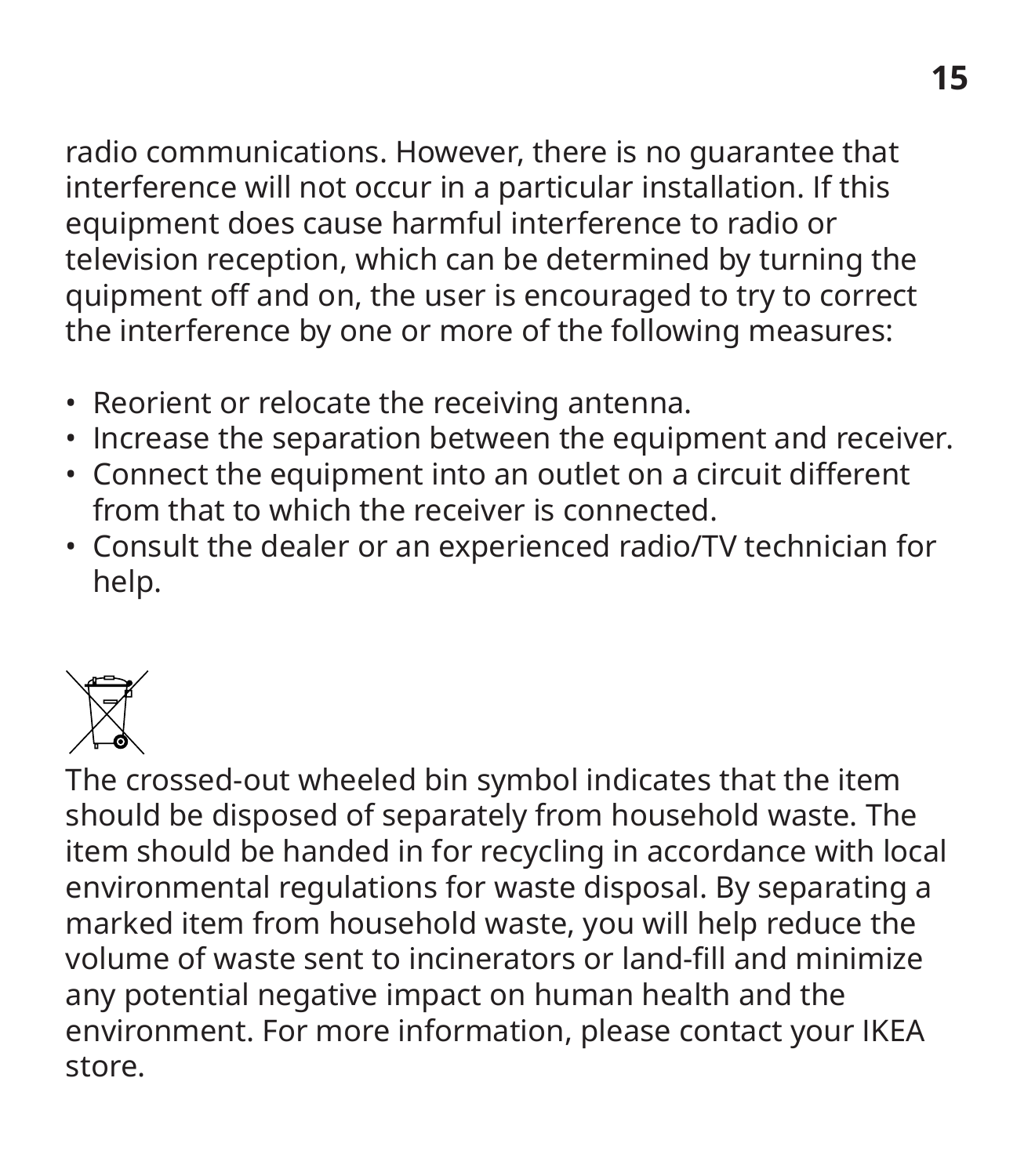### **Français 16**

### **A. Unité du bébé**

- 1. Interrupteur Marche/Arrêt et Réglage de sensibilité du microphone 1-3
- 2. Connecteur d'entrée pour chargeur
- 3. Bouton de recherche
- 4. Témoin d'alimentation
- 5. Indicateur de transmission/ portée
- 6. Haut-parleur
- 7. Connecteur de charge pour l'unité du parent
- 8. Microphone
- 9. Compartiment de la pile

### **B. Unité du parent**

- 10. Interrupteur Marche/Arrêt et Réglage du volume 1-3
- 11. Connecteur d'entrée USB-C pour chargeur
- 12. Témoin d'alimentation
- 13. Récepteur/Indicateur de niveau sonore
- 14. Anneau en caoutchouc
- 15. Indicateur de portée
- 16. Bouton de réponse
- 17. Haut-parleur
- 18. Connecteur de charge pour l'unité du bébé
- 19. Microphone
- 20. Compartiment de la pile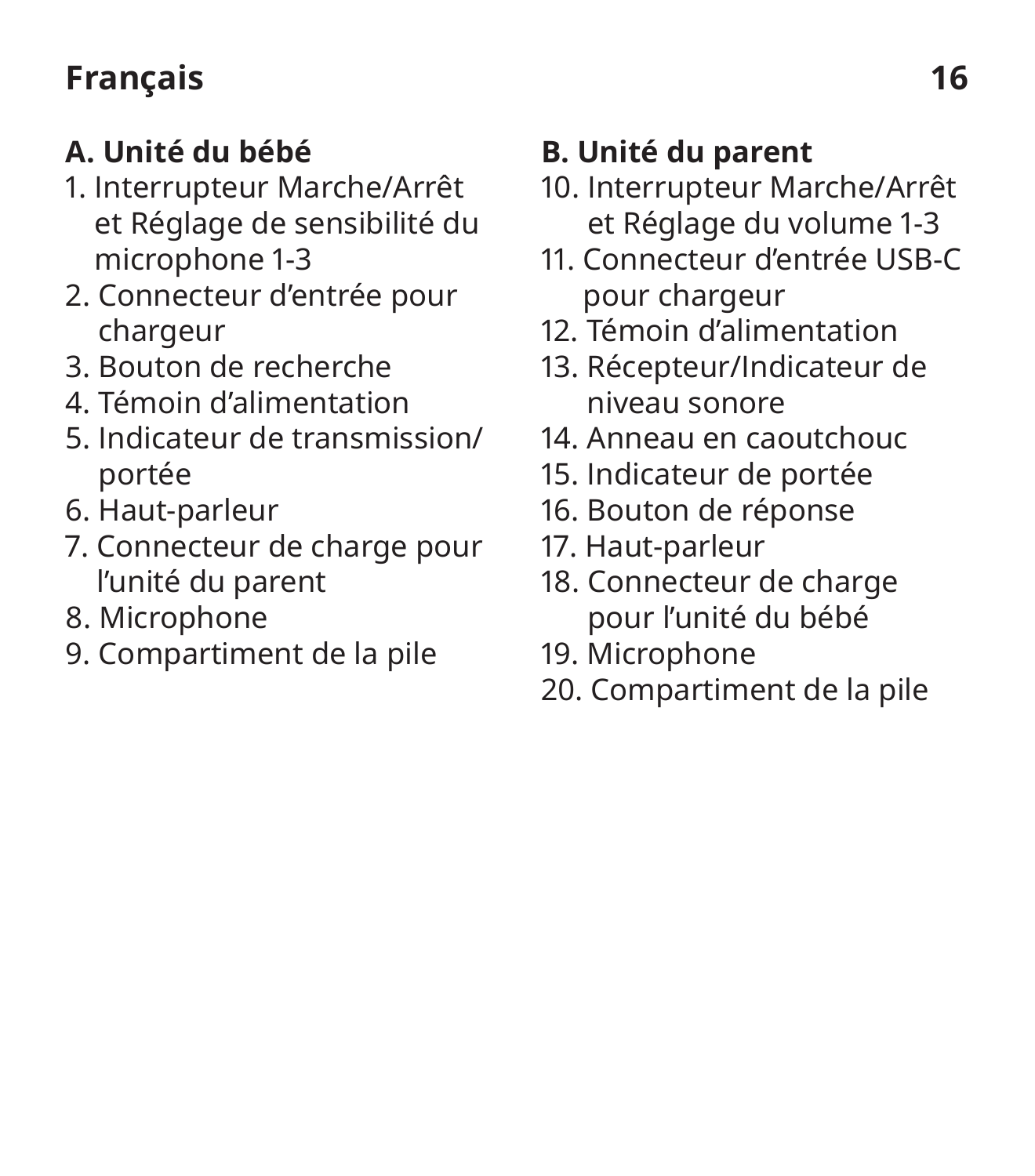### IMPORTANT! LIRE ATTENTIVEMENT ET CONSERVER POUR UNE CONSULTATION ULTÉRIEURE!

### **Avant l'utilisation**

REMARQUE! POUR ÉVITER LES INTERFÉRENCES DÉSAGRÉABLES, SUIVRE LES INSTRUCTIONS D'ALLUMAGE DE CHAQUE UNITÉ DANS LA RUBRIQUE « INSTRUCTIONS D'UTILISATION » CI-DESSOUS.

### **Pièces incluses :**

1 unité bébé, 1 unité parent, 1 câble de chargeur, 1 anneau en caoutchouc, 1 adaptateur 24 V, 1 mode d'emploi.

FAIBLE NIVEAU DE RAYONNEMENT. Le rayonnement émis par l'unité du bébé est très faible et cette unité ne transmet pas de façon continue lorsqu'elle est en mode veille.

Les unités peuvent être utilisées alors qu'elles sont en cours de chargement.

La distance de communication maximale entre les deux unités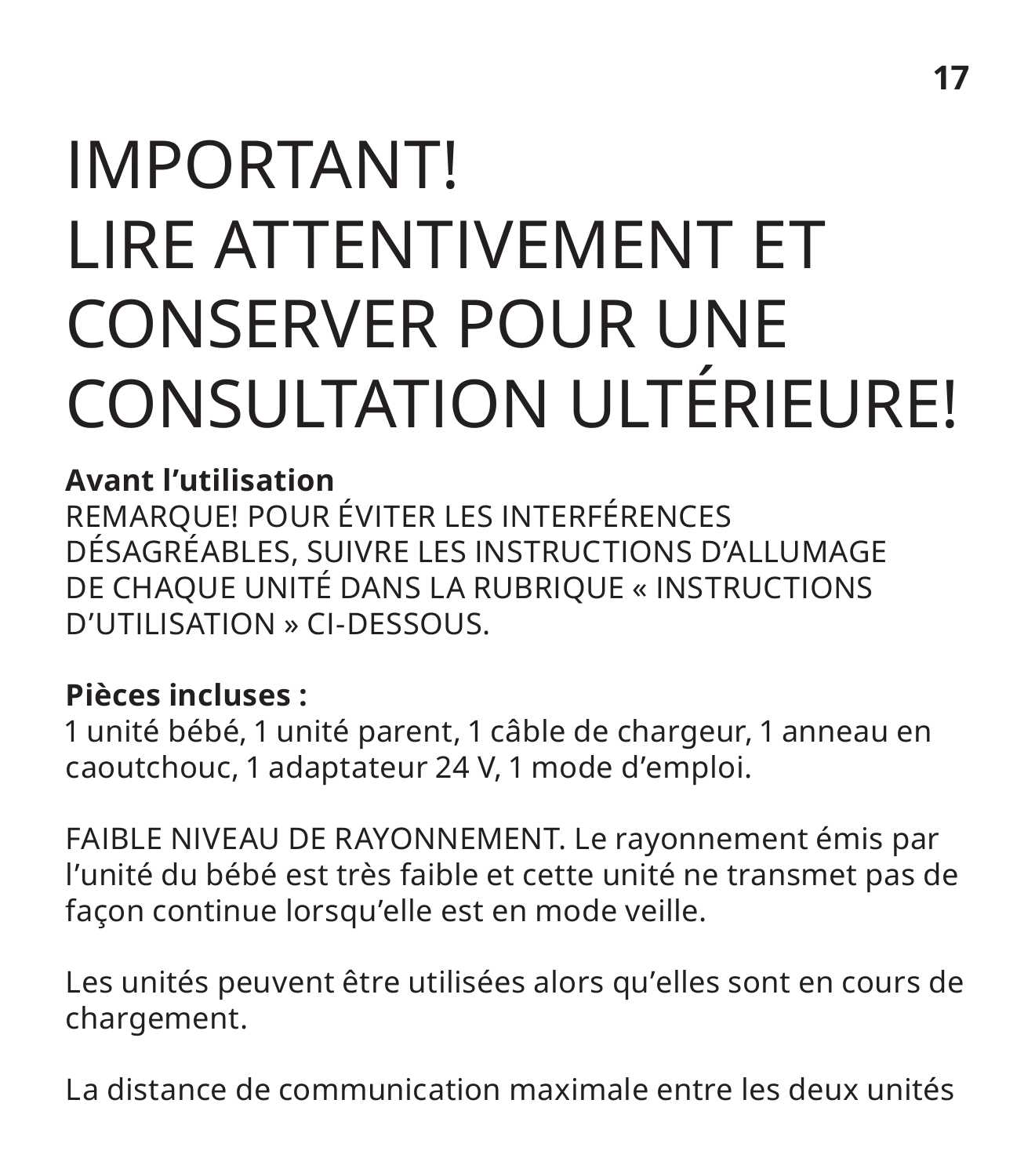est d'environ 300 m, dans un espace ouvert. Les différents matériaux de construction et l'emplacement des unités peuvent affecter la portée de la connectivité sans fil, il est donc TRÈS IMPORTANT DE VÉRIFIER LE BON FONCTIONNEMENT DE L'APPAREIL AVANT D'UTILISER LES DEUX UNITÉS.

Si les unités sont hors de portée, l'indicateur de portée (15) de l'unité du parent commence à clignoter en rouge.

**REMARQUE!** L'interphone de surveillance pour bébé ne doit jamais être utilisé comme un appareil médical et ne peut en aucun cas remplacer la surveillance directe et à intervalles réguliers de votre enfant par un adulte responsable.



### Attention ! **Risque de strangulation.**

Des enfants se sont ÉTRANGLÉS avec les câbles. Tenir les appareils et câbles hors de portée des enfants et loin du lit de bébé (à plus de 0,9 m (3ft) de distance) en raison du risque de strangulation.

#### **Pour commencer**

Ouvrez les couvercles (9 et 19) et insérez 3 piles NiMH AAA/ HR03 dans l'unité du parent et du bébé en respectant la polarité indiquée.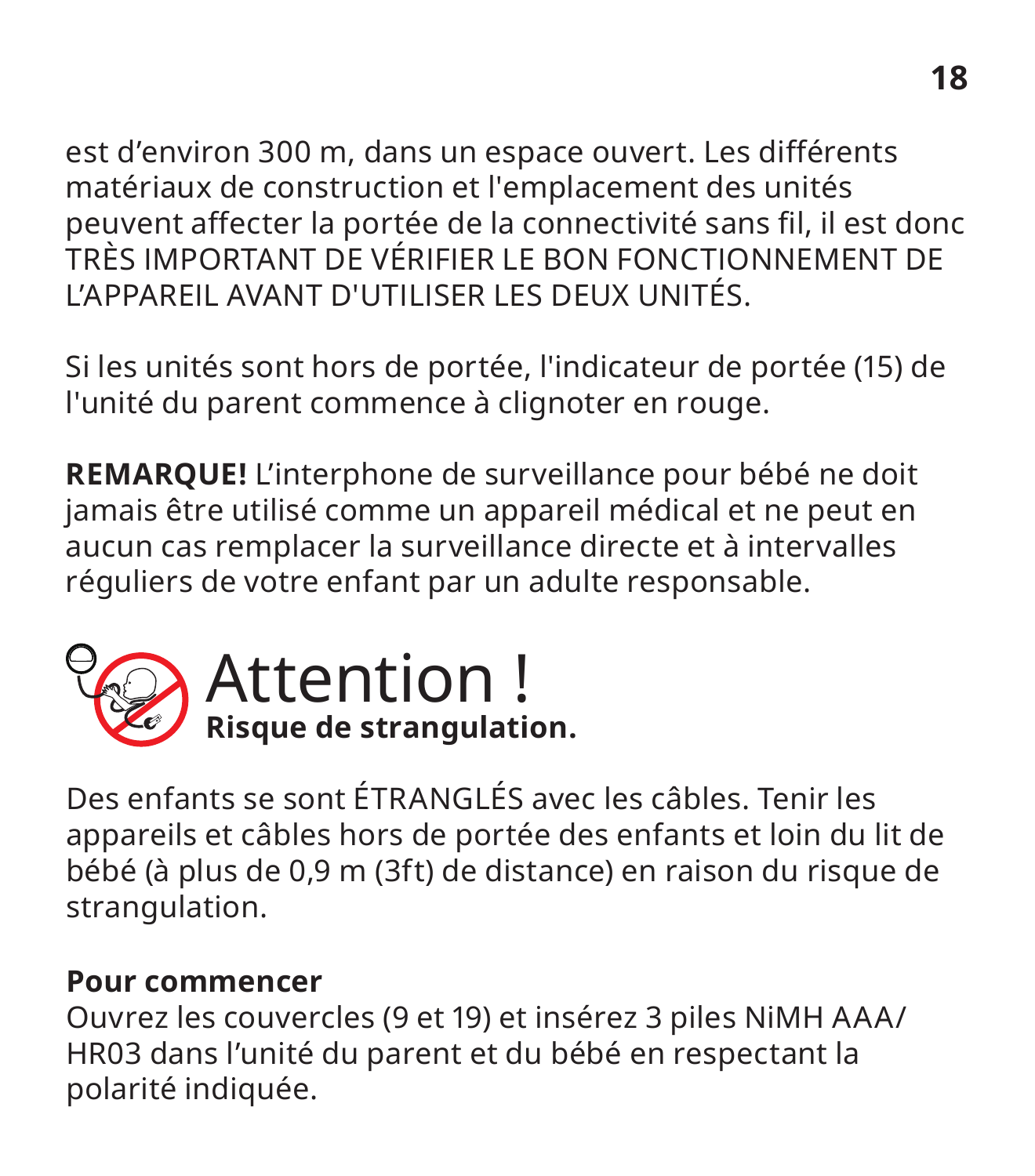Branchez la prise de l'adaptateur mural dans le connecteur de l'unité du bébé (2)

### **Instructions d'utilisation**

### **A. Unité du bébé**

- 1. Mettez l'unité sous tension en faisant passer l'interrupteur Marche/Arrêt (1) de 0 à 1. Une fois l'unité en marche, le témoin d'alimentation (4) émet une lumière verte. Si le témoin commence à clignoter en rouge, l'appareil a besoin d'être chargé.
- 2. Vous pouvez régler la sensibilité du microphone de 1 à 3 à l'aide du réglage de sensibilité du microphone (1). Le microphone est le plus sensible au son lorsqu'il est réglé sur 3, et le moins sensible lorsqu'il est réglé sur 1. S'il y a beaucoup de bruit de fond, il est préférable de diminuer la sensibilité du microphone. Inversement, si l'environnement est plus calme, la sensibilité du microphone peut être augmentée.
- 3. Vous pouvez rechercher l'unité du parent en pressant le bouton de recherche (3). À la pression prolongée de ce bouton, l'unité du parent émet une alerte sonore pendant 20 secondes.

Une longue pression sur le bouton de réponse de l'unité du parent désactive l'alerte sonore.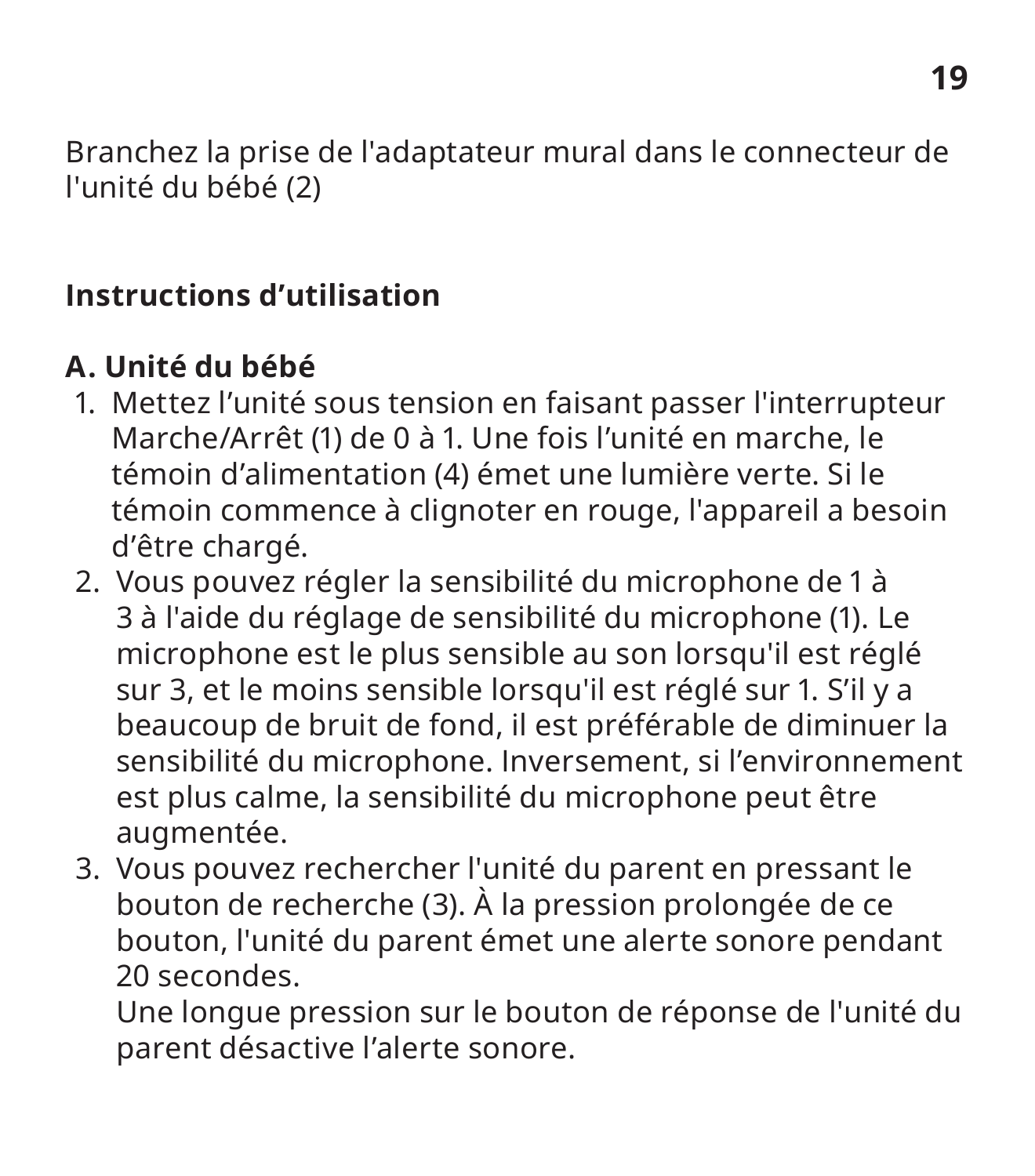- 4. L'indicateur de transmission/portée (5) émet une lumière verte lorsqu'il capte le son. Une lumière verte continue indique que l'unité du parent se trouve à l'intérieur de la portée de fonctionnement. Une lumière rouge qui clignote indique que l'unité du parent est hors de portée.
- 5. Placez l'unité du bébé près de votre enfant, avec le microphone en face de lui. Assurez-vous que l'unité est suffisamment proche du bébé pour recueillir des sons tout en restant hors de sa portée. Une distance de 0,9 mètre (3 pi) est suffisante.

### **B. Unité du parent**

**REMARQUE!** Avant d'allumer l'unité du parent, veillez à ce qu'elle soit éloignée de quelques mètres de l'unité du bébé. Si les unités sont trop proches l'une de l'autre, l'interférence peut causer un bruit strident désagréable.

- 1. Mettez l'unité sous tension en faisant passer l'interrupteur Marche/Arrêt (10) de 0 à 1. Une fois l'unité en marche, le témoin d'alimentation (12) émet une lumière verte. Si le témoin commence à clignoter en rouge, l'appareil a besoin d'être chargé.
- 2. Vous pouvez régler le volume du haut-parleur (17) de 1 (le plus bas) à 3 (le plus élevé) en utilisant le bouton de réglage du volume (10).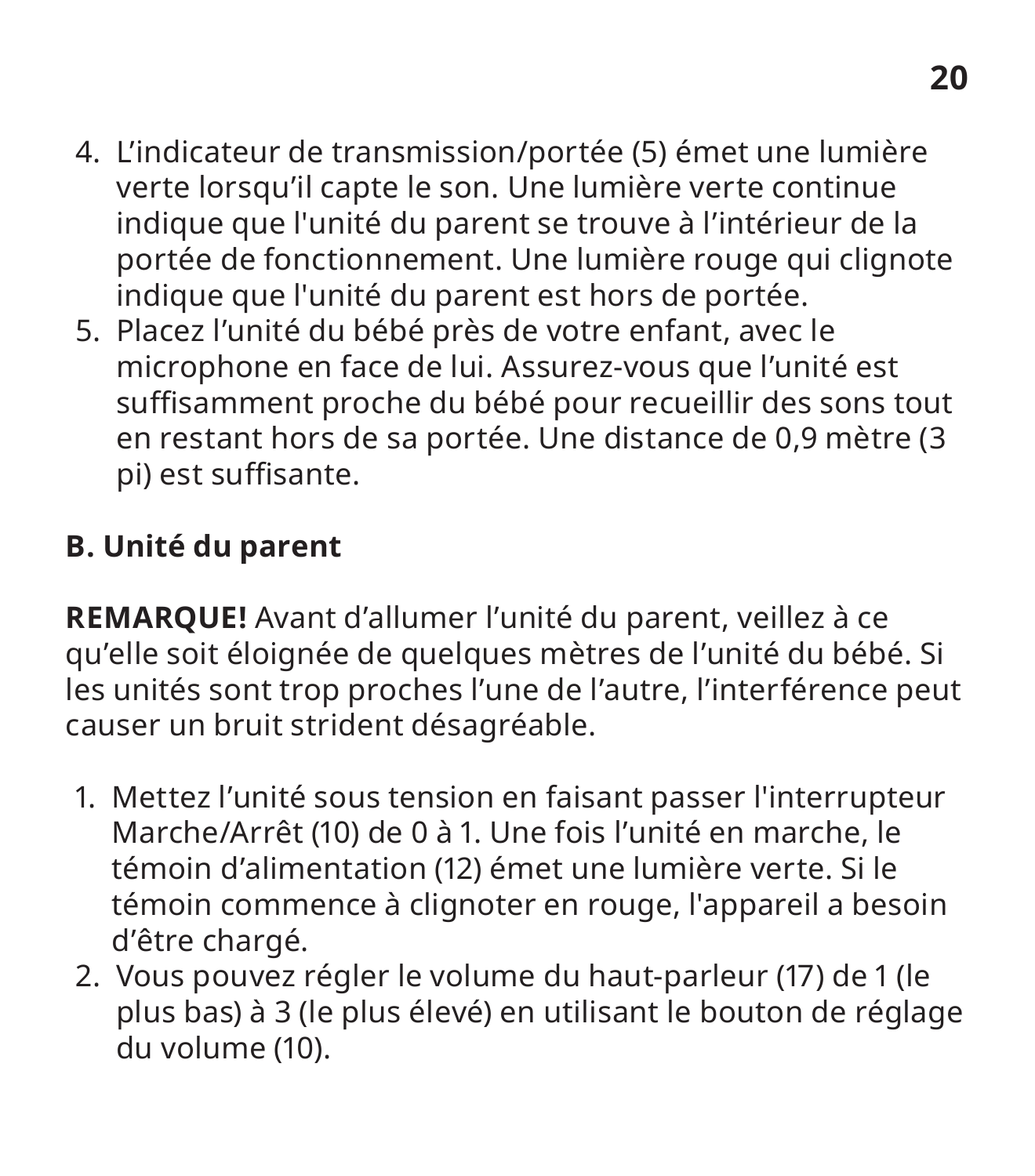3. Lorsqu'un signal est reçu, l'indicateur de niveau sonore (13) s'allume avec trois niveaux d'intensité en fonction du son transmis par l'unité du bébé. Au niveau 3, l'unité vibre également.

Cet indicateur est très utile pour surveiller l'activité de l'enfant lorsque le volume de l'unité du parent est faible.

- 4. Lorsque l'unité du parent est en contact avec celle du bébé, l'indicateur de portée (15) émet une lumière verte continue. Si les unités ne sont pas en contact entre elles, l'indicateur se met à clignoter en rouge. Un signal sonore attirera également votre attention. Ce signal est aussi activé lorsque l'unité du bébé est éteinte.
- 5. Pour parler au bébé par l'intermédiaire de l'unité du parent qui communique avec celle du bébé, maintenez le bouton de réponse (16) enfoncé.
- 6. Vous pouvez transporter l'unité du parent en saisissant l'anneau en caoutchouc (14). Pour retirer l'anneau en caoutchouc, pliez-le vers l'extérieur et retirez-le de l'unité.

### **Charge**

### **Unité du bébé :**

Lorsque la pile est faible, le symbole de la pile clignote en rouge. Connectez une alimentation électrique au connecteur d'entrée (2).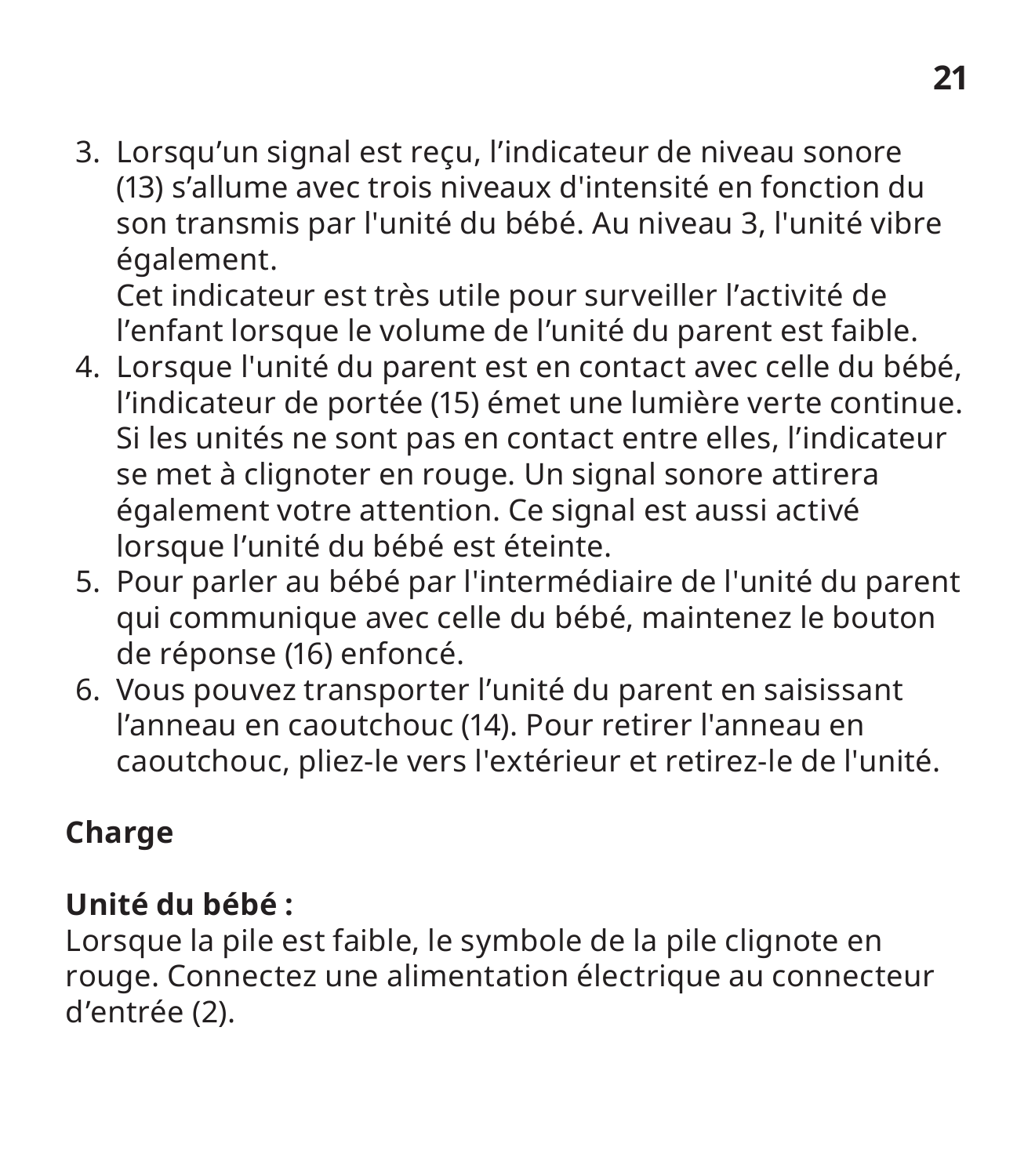### **Unité du parent :**

Lorsque la pile est faible, le symbole de la pile clignote en rouge. Connectez l'unité du parent au connecteur de charge pour l'unité du parent (7) ou branchez une alimentation électrique au connecteur USB-C (11).

Pour charger l'unité, n'utilisez que des piles rechargeables de type NiMH AAA/HR03.

N'essayez pas de la charger avec d'autres types de piles (alcalines, au zinc-carbone, etc.). L'interphone de surveillance pour bébé est doté d'une protection intégrée et détecte les mauvais types de piles. Le symbole de la pile ou témoin d'alimentation (4) indique cette erreur en clignotant.

### **Types de piles recommandés :**

3 x piles IKEA LADDA 900 (AAA/HR03, 1,2 V, 900 mAh, Ni-MH) (non incluses)

Ne mélangez pas des piles de capacités, de dates ou de types différents.

### IMPORTANT!

La mise au rebut des piles doit se faire en suivant les instructions ci-dessous.

• Utilisez uniquement l'adaptateur 24 V fournis pour recharger les unités de l'interphone de surveillance pour bébé. D'autres adaptateurs pourraient endommager les unités.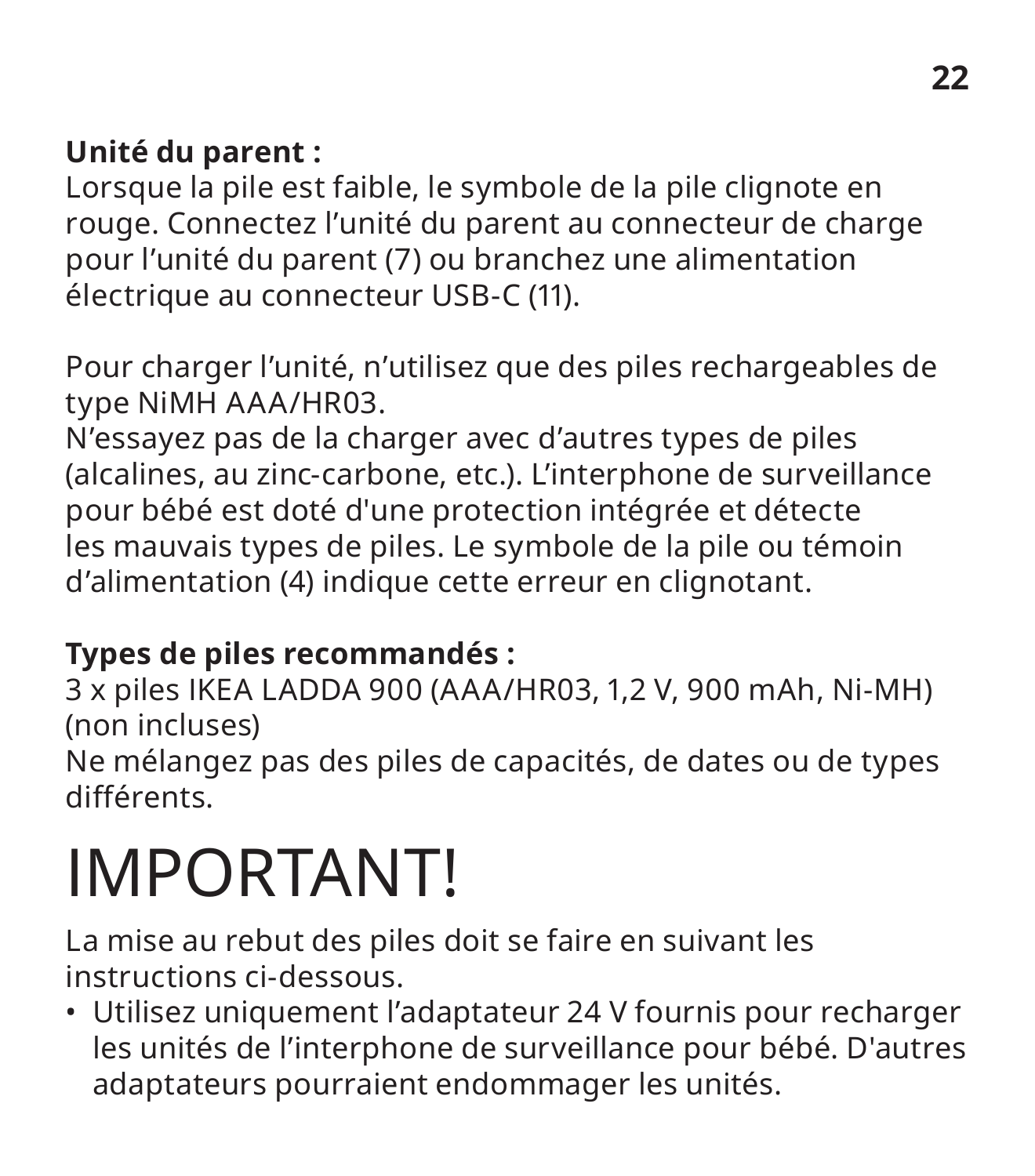- Si vous prévoyez ne pas utiliser les unités pendant plus d'une semaine, assurez-vous que les piles sont entièrement chargées avant de mettre les unités de côté. Si vous laissez les unités sans les utiliser alors qu'elles sont entièrement déchargées, cela pourrait les endommager.
- Débranchez les adaptateurs CA de la prise murale lorsque vous ne les utilisez pas pour économiser de l'énergie.
- Les unités de l'interphone de surveillance pour bébé peuvent être utilisées à des températures allant de 0˚C à 40˚C (32˚F à 104˚F).
- Ne laissez pas les unités exposées aux rayons directs du soleil ou près d'une source de chaleur, car cela peut entraîner une surchauffe.
- Ne soumettez pas les unités à des environnements humides ou excessivement poussiéreux, car cela peut endommager les unités.
- Cet équipement est conçu pour être monté en hauteur jusqu'à 2 m seulement.
- N'installez jamais l'appareil dans un espace confiné. Laissez toujours un espace d'au moins 5 mm autour de l'appareil pour le ventiler.
- Le produit et les piles (bloc-piles ou piles installées) ne doivent pas être exposés à une source de chaleur excessive telle que la lumière du soleil, un feu ou une source similaire.
- Ne placez jamais une source de flamme vive, telle qu'une bougie allumée, sur l'appareil.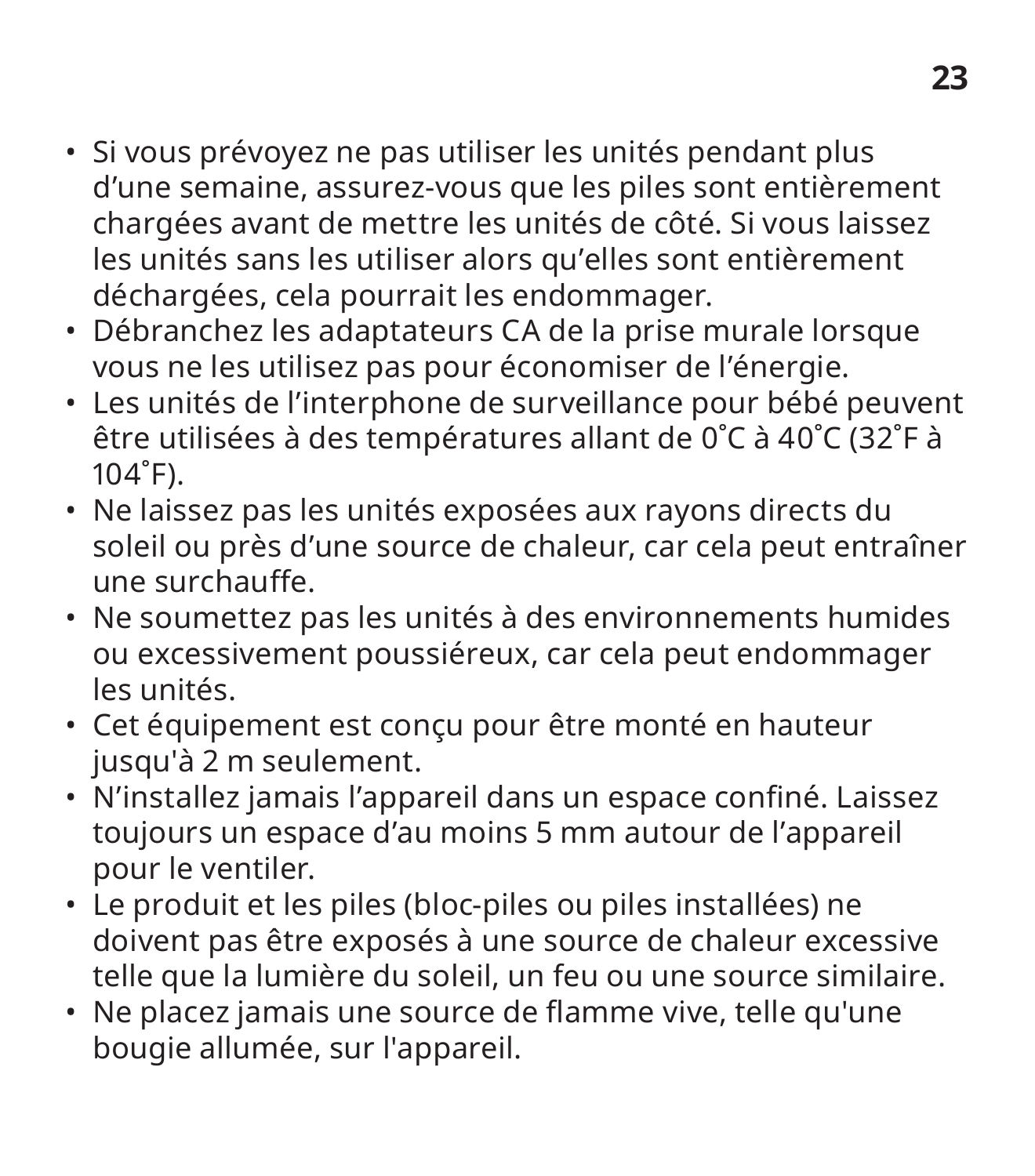### **24**

### MISE EN GARDE :

- Il y a un risque d'explosion si la pile est remplacée par un type incompatible.
- Mettez les piles usagées au rebut conformément aux instructions.
- N'essayez pas de réparer ce produit vous-même, car l'ouverture ou le retrait des couvercles peut vous exposer à des points de tension dangereux ou à d'autres risques.

#### **Instructions d'entretien**

Pour entretenir les unités, nettoyez-les avec un chiffon doux imprégné d'un peu de détergent. Essuyez-les ensuite à l'aide d'un autre chiffon doux et sec.

### **REMARQUE!**

N'utilisez jamais de nettoyants abrasifs ou de solvants chimiques qui pourraient abîmer ces produits.

### AVERTISSEMENT!

- Gardez les piles hors de la portée des enfants ou des animaux domestiques.
- **AVERTISSEMENT!** Si vous remarquez ou soupçonnez qu'une personne a avalé une pile, consultez un médecin immédiatement. L'ingestion d'une pile peut entraîner des blessures graves et la mort.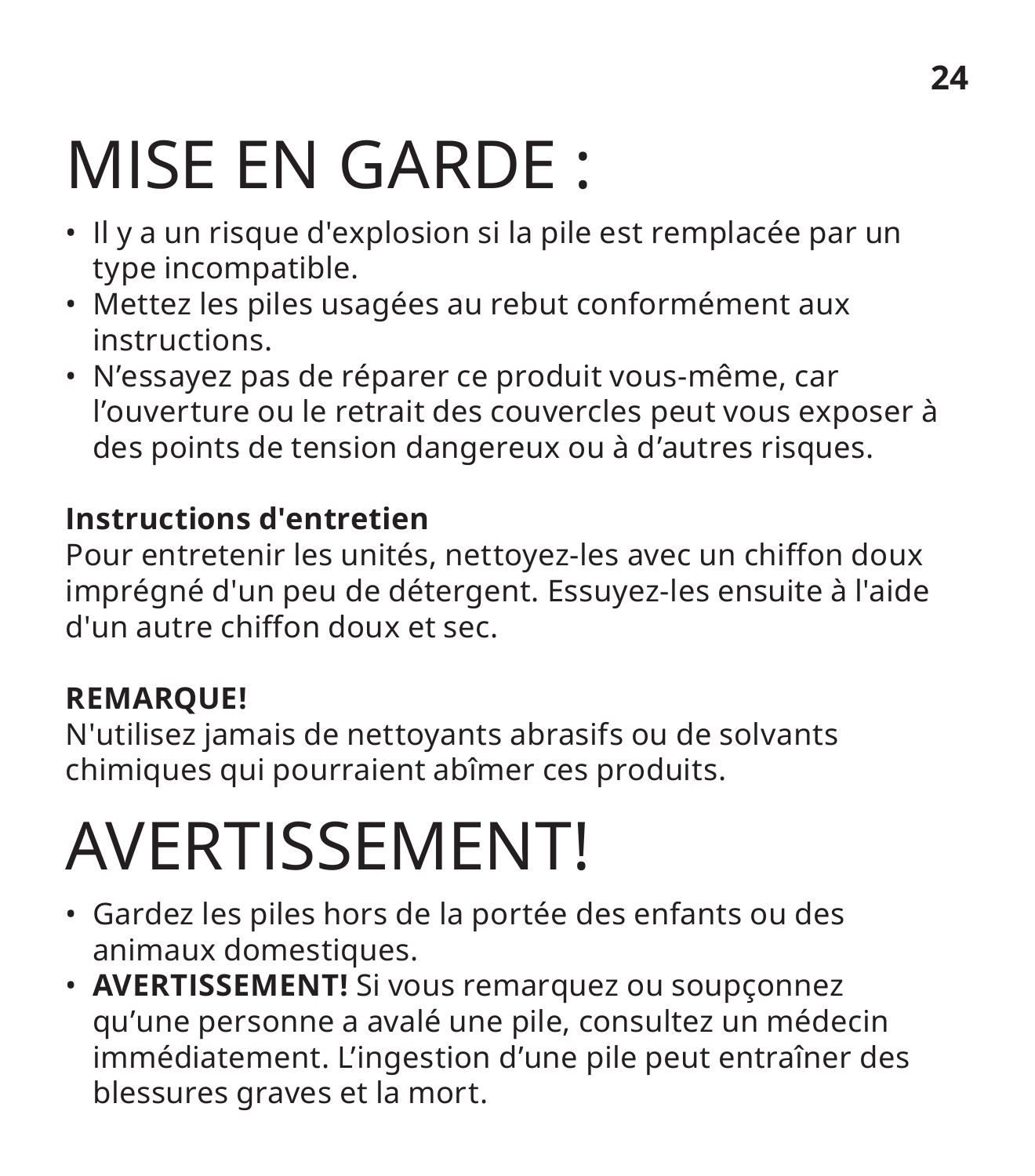- N'essayez pas de recharger des piles non rechargeables.
- Faites attention de ne pas déformer, endommager, démonter, ouvrir ou court-circuiter les piles.
- N'exposez pas les piles à la chaleur, au feu ou à tout type de liquide.
- En cas de fuite de la pile, ne laissez jamais le liquide entrer en contact avec la peau ou les yeux. En cas d'exposition à un liquide, rincez abondamment à l'eau et consultez un médecin.
- Respectez les marques de polarité plus (+) et moins (-) et veillez à ce que la pile soit correctement insérée dans l'appareil.
- N'utilisez que des piles prévues pour l'appareil. Ne mélangez pas les piles anciennes et nouvelles, de marques ou de types différents.
- Les piles doivent être déposées dans des centres de recyclage conformément aux réglementations environnementales locales en matière d'élimination des déchets.

### **DONNÉES TECHNIQUES**

**Nom du modèle :** UNDVIKA **Type n° :** E1901B (unité du bébé) **Type n° :** E1901P (unité du parent) **Entrée E1901B :** 24 V CC, 0.125 A ou 3 x AAA/HR03 **Entrée E1901P :** 5 V CC, 0.5 A ou 3 x AAA/HR03 **Autonomie estimée de la pile :** 6 h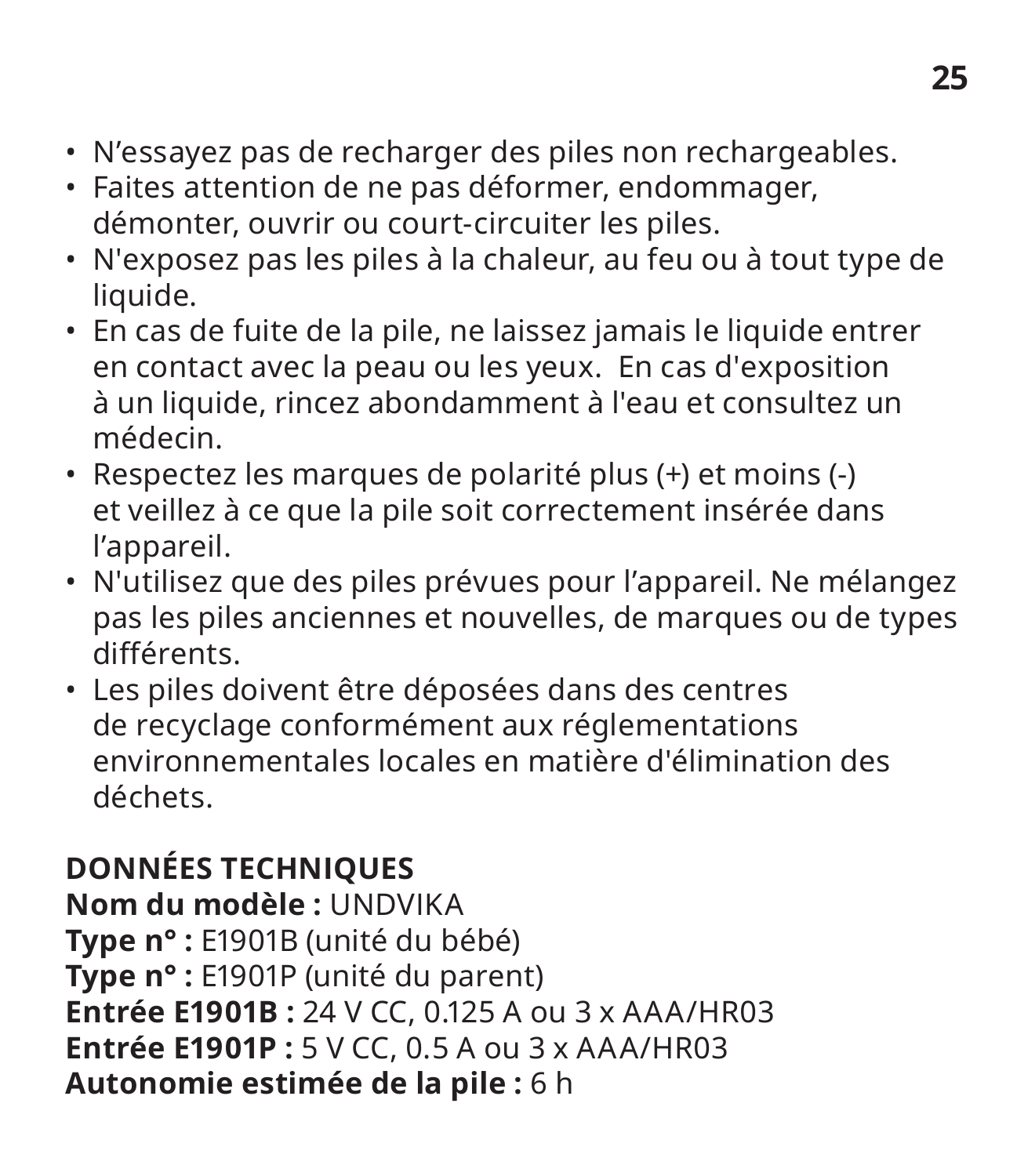**Températures de fonctionnement :** 0°C à 40°C **Humidité tolérée en fonctionnement :** 0 à 95 % HR **Fréquence de fonctionnement :** 2405-2480 MHz **Rapport de la puissance émise :** 20 dBm (PIRE) **Valeur DAS :** Corps 1g DAS (W/kg) Unité du parent 1,08 Unité du bébé 0,51

### **DONNÉES TECHNIQUES**

**Type :** ICPSW24-3-3 **Entrée :** 100-240 V CA, 50/60 Hz,0,08 A, 4.0 W **Sortie :** 24.0 V CC **Charge totale maximale :** 0.125 A, 3.0 W

**Efficacité moyenne en mode actif :** 84,4 % **Efficacité à faible charge (10 %) :** 72,1 % **Consommation énergétique hors charge :** 0.04 W

**Pour un usage intérieur seulement**

**Fabricant : IKEA de Suède AB** (numéro d'enregistrement au registre du commerce : 556074-7551)

**Adresse : Box 702, SE-343 81 Älmhult, SUÈDE**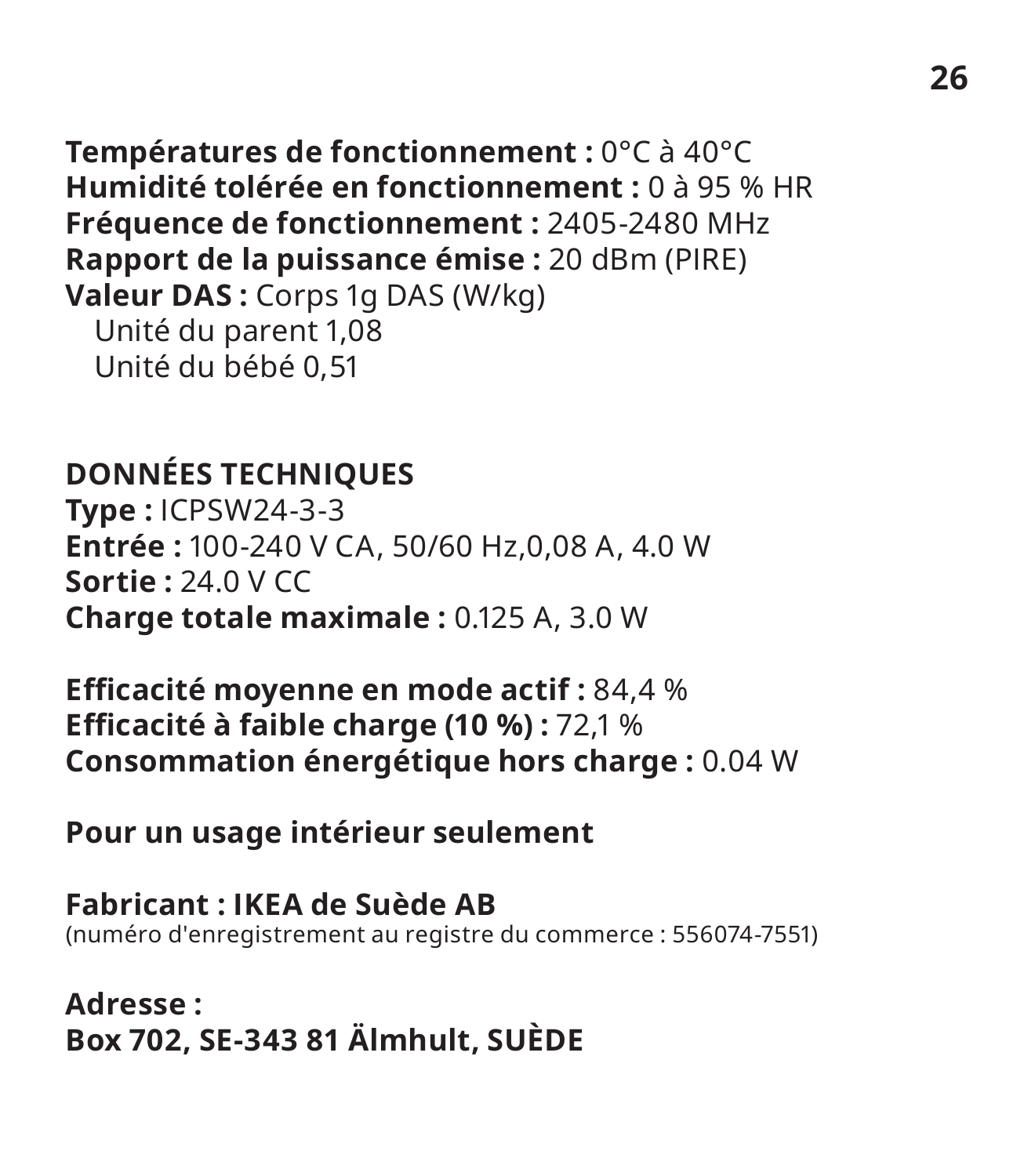Ce dispositif est conforme à la section 15 des règlements de la FCC.

Ce dispositif contient un ou plusieurs émetteurs/récepteurs sans licence qui sont conformes à la ou aux normes RSS sans licence d'Innovation, Sciences et Développement économique Canada.

Le fonctionnement est soumis aux deux conditions suivantes :

- (1) cet appareil ne doit pas provoquer d'interférences nuisibles, et
- (2) cet appareil doit accepter toute autre interférence reçue, y compris les interférences pouvant entraîner un fonctionnement non désiré.

### ATTENTION :

Tout changement ou modification apportés à cet appareil sans approbation expresse de la partie responsable de la conformité peut rendre nulle la capacité de l'utilisateur à utiliser cet appareil.

### **REMARQUE :**

Cet appareil a été testé et il est conforme aux exigences relatives aux appareils électroniques de classe B, selon la section 15 des règles de la FCC (Commission fédérale des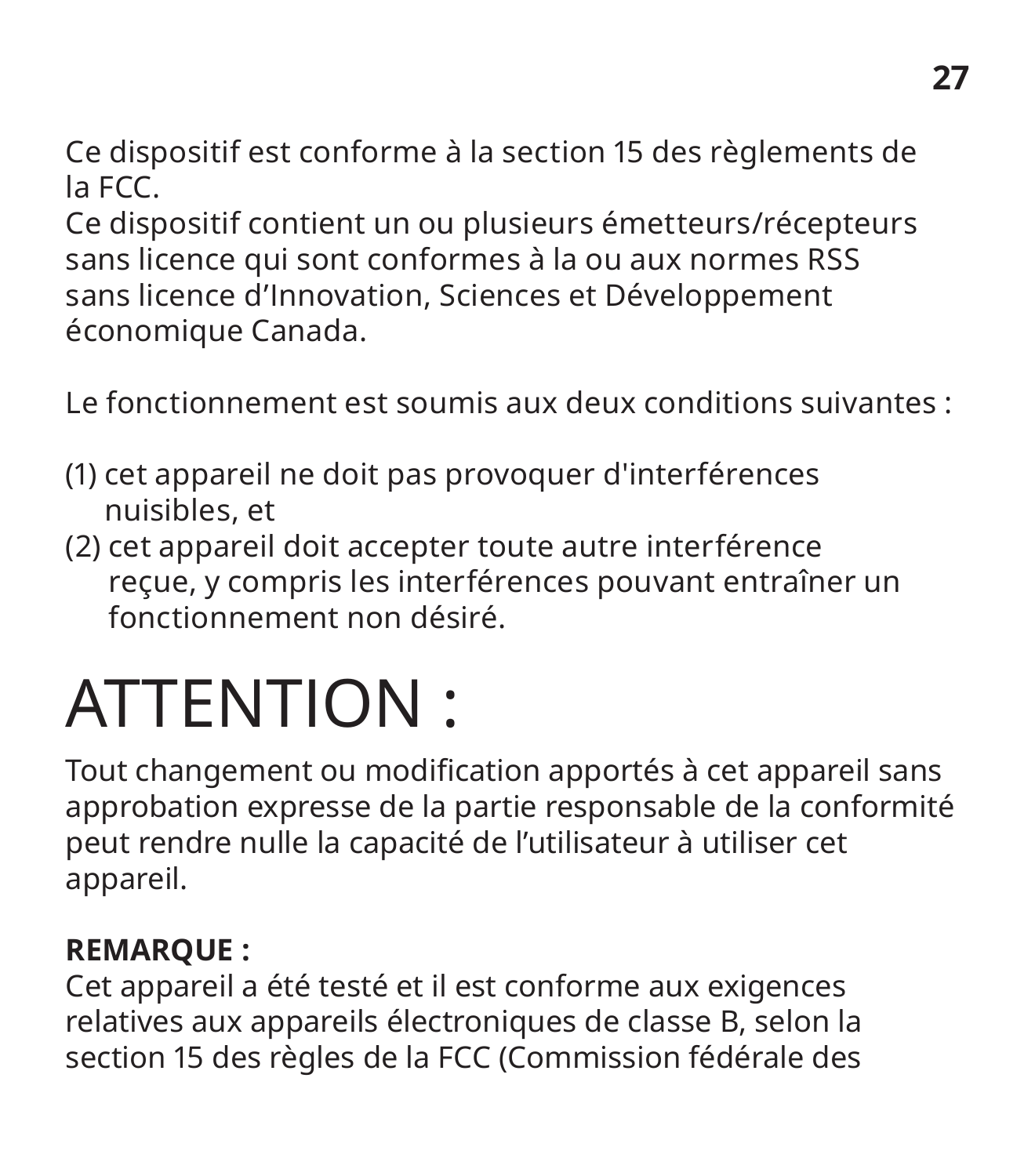communications). Ces exigences sont prévues pour fournir une protection raisonnable contre les interférences nuisibles dans le cas d'une installation domestique.

Cet appareil génère, utilise et peut émettre de l'énergie sous forme de fréquences radio. Si l'appareil n'est pas installé ou utilisé conformément aux instructions, il peut provoquer des interférences perturbant les communications radio. Il est cependant impossible de garantir l'absence totale d'interférences d'une installation donnée. Si cet appareil produit des interférences nuisibles à la réception radio/télévision, ce qui peut-être déterminé en mettant successivement l'appareil sous tension et hors tension, nous conseillons à l'utilisateur d'essayer de remédier à ce problème en suivant l'une des procédures suivantes :

- Réorienter ou déplacer l'antenne de réception.
- Augmenter la distance entre l'appareil et le récepteur.
- Brancher l'appareil à une prise placée sur un circuit différent de celui auquel le récepteur est raccordé.
- Contacter votre revendeur ou tout technicien radio/TV qualifié pour obtenir de l'aide.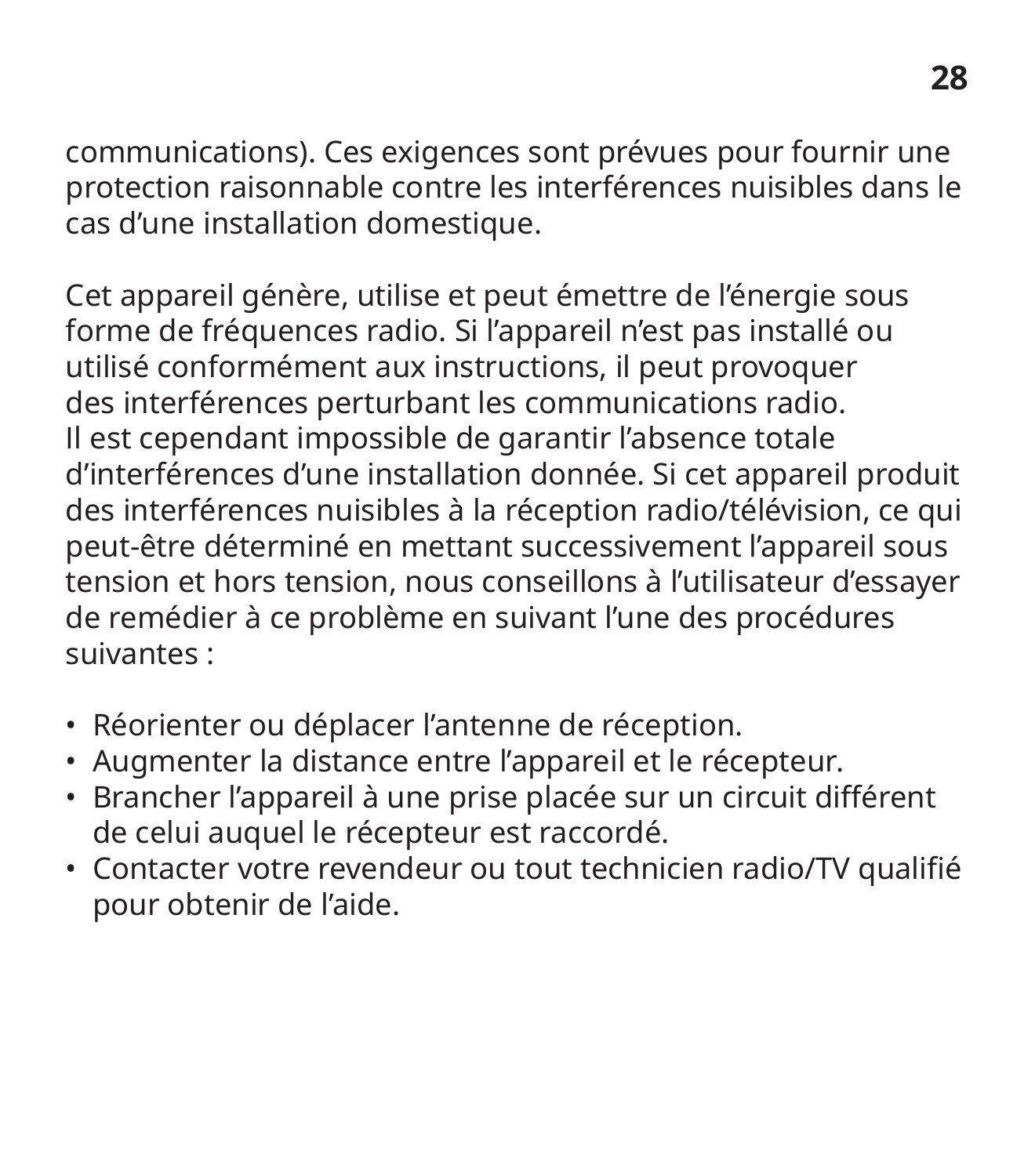

Le pictogramme de la poubelle barrée indique que le produit doit faire l'objet d'un tri. Il doit être recyclé conformément à la réglementation environnementale locale en matière de déchets. En triant les produits portant ce pictogramme, vous contribuez à réduire le volume des déchets incinérés ou enfouis, et à diminuer tout impact négatif sur la santé humaine et l'environnement. Pour plus d'information, merci de contacter votre magasin IKEA.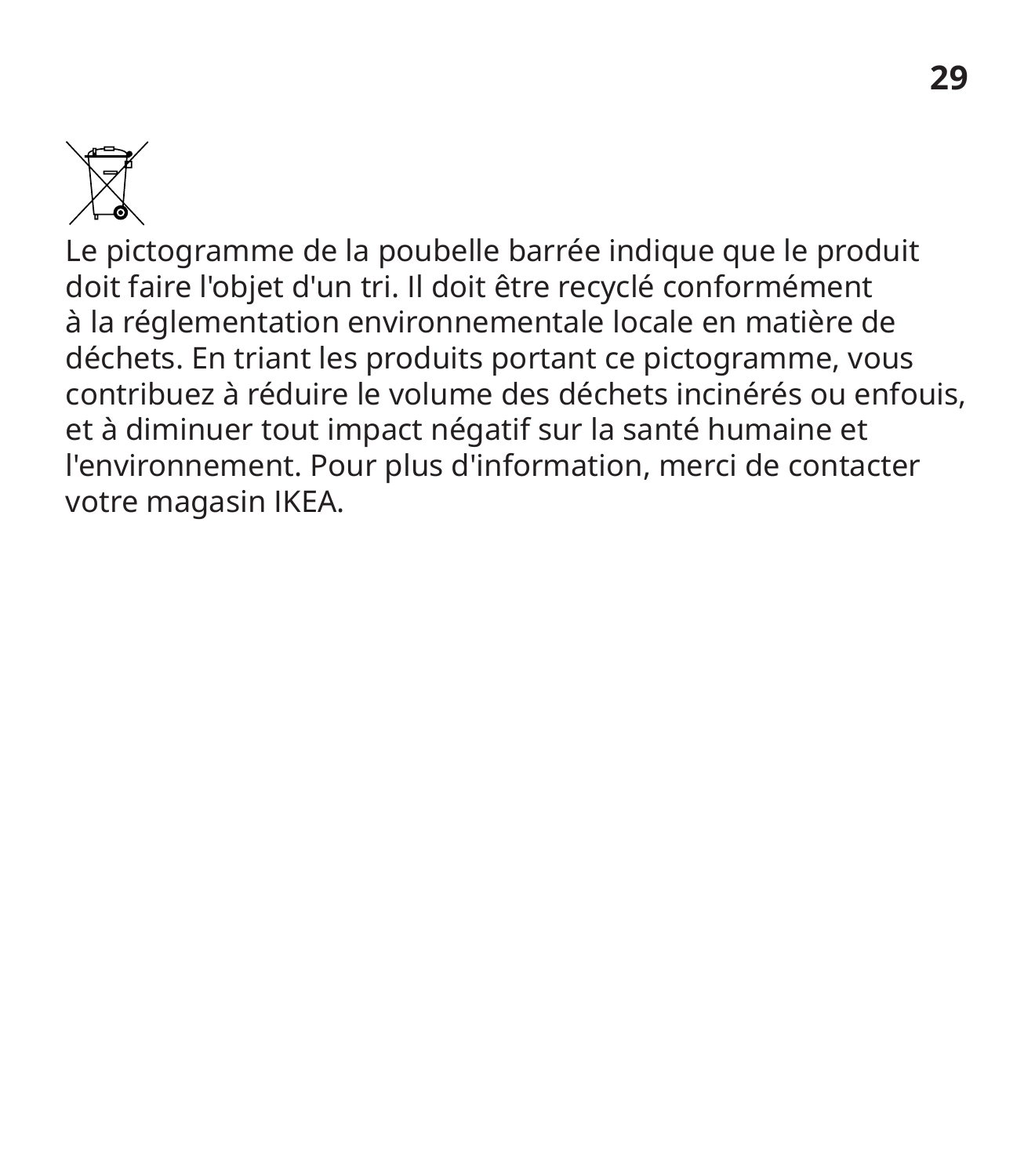### **Español 30**

### **A, Unidad infantil**

- 1. Interruptor de encendido/ apagado y control de sensibilidad del micrófono 1-3
- 2. Conector de entrada para el cargador
- 3. Botón de búsqueda
- 4. Indicador del nivel de las pilas
- 5. Indicador de rango/ transmisión
- 6. Altavoz
- 7. Conector de carga para la unidad parental
- 8. Micrófono
- 9. Compartimento de las pilas

### **B, Unidad parental**

- 10. Interruptor de encendido/ apagado y control de volumen 1-3
- 11. Conector de entrada USB-C para el cargador
- 12. Indicador del nivel de las pilas
- 13. Indicador del nivel de recepción/captación de sonido
- 14. Anillo de goma
- 15. Indicador de rango
- 16. Botón de Responder
- 17. Altavoz
- 18. Conector de carga a la Unidad infantil
- 19. Micrófono
- 20. Compartimento de las pilas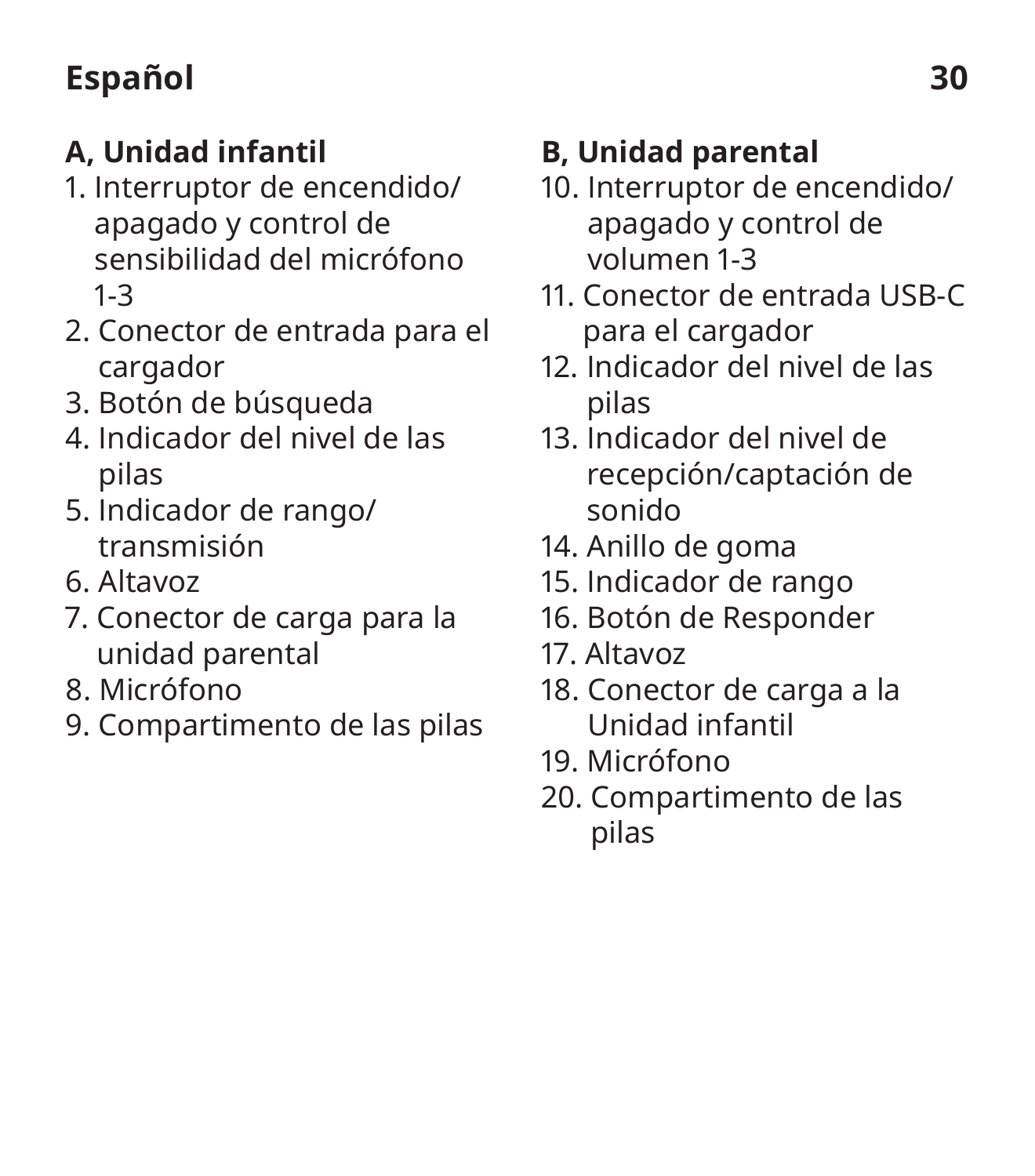### ¡IMPORTANTE! ¡ LEE ESTO DETENIDAMENTE Y GUÁRDALO PARA FUTURAS CONSULTAS!

#### **Antes del uso**

¡NOTA! PARA EVITAR RUIDOS DE RETROALIMENTACIÓN DESAGRADABLES, SIGUE LAS INSTRUCCIONES DE ENCENDIDO DE CADA UNIDAD EN LA SECCIÓN «FORMA DE USO» A CONTINUACIÓN.

### **Piezas incluidas:**

1 unidad infantil, 1 unidad parental, 1 cable de carga, 1 anillo de goma, 1 adaptador de 24V y 1 manual.

BAJA RADIACIÓN. La radiación de la unidad infantil es muy baja. Además, esta no transmite de forma continuada cuando está en modo de espera.

Las unidades se pueden utilizar mientras se están cargando.

La distancia máxima de separación entre las unidades con capacidad para comunicarse es de aproximadamente 300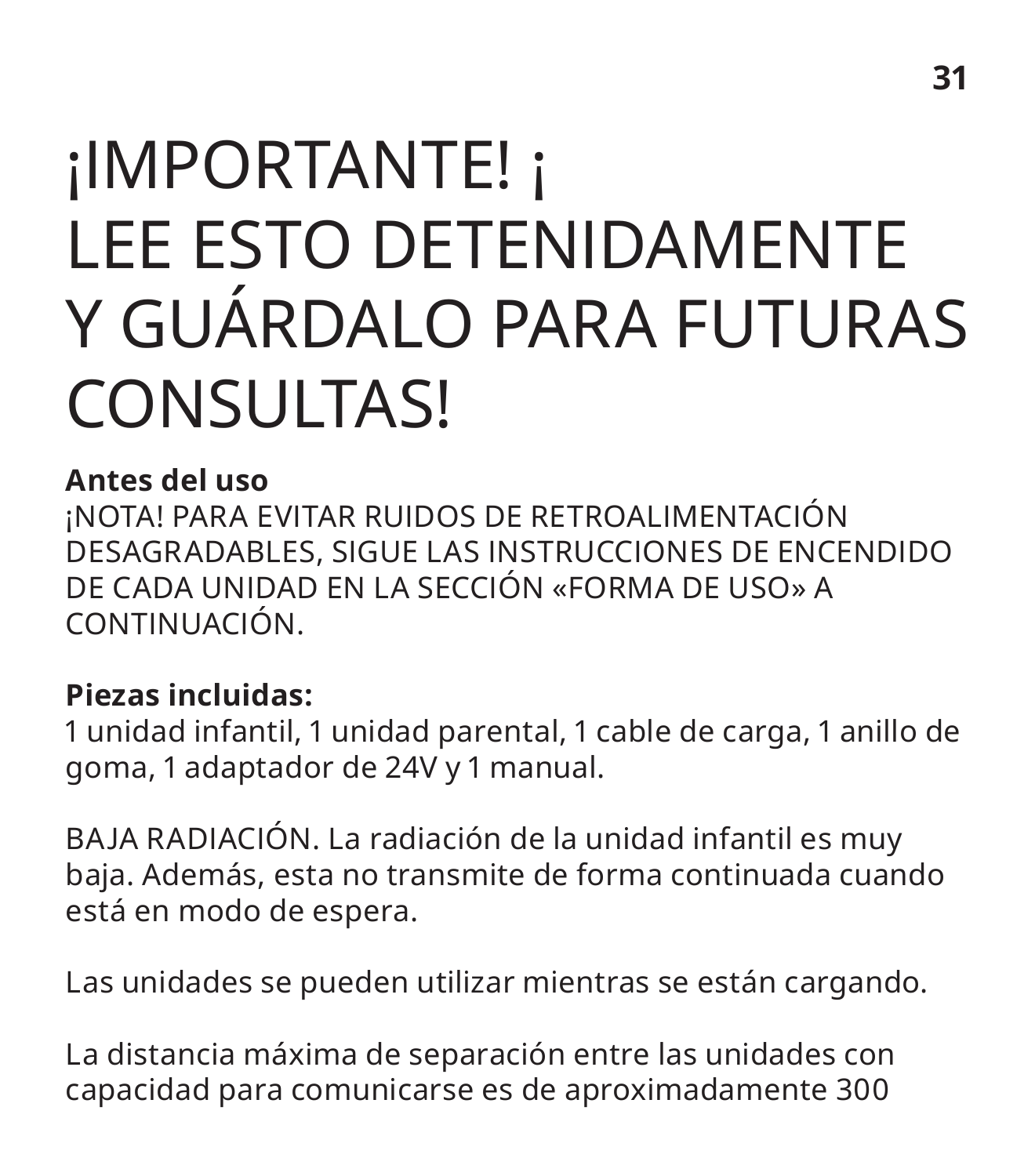m al aire libre. Los distintos materiales de construcción y la ubicación de las unidades pueden afectar al rango de conectividad inalámbrica. Por ese motivo, es MUY IMPORTANTE QUE COMPRUEBES EL FUNCIONAMIENTO DEL PRODUCTO ANTES DE USAR AMBAS UNIDADES.

Si las unidades están fuera de rango, el indicador de rango (15) de la unidad parental comenzará a parpadear en color rojo.

**¡NOTA!** El vigilabebés nunca debe utilizarse como un dispositivo médico, ni debe reemplazar la supervisión directa del niño por un adulto responsable a intervalos regulares.



Ha habido niños que se han ESTRANGULADO con cables. Mantén fuera del alcance de los niños los monitores y cables; la cuna a 3 pies (0,9 m), por riesgo de estrangulamiento.

#### **Cómo ponerte en marcha**

Abre la tapa (9 y 19) e introduce 3 pilas AAA/HR03 NiMH en la unidad parental y en la unidad infantil con la polaridad correcta.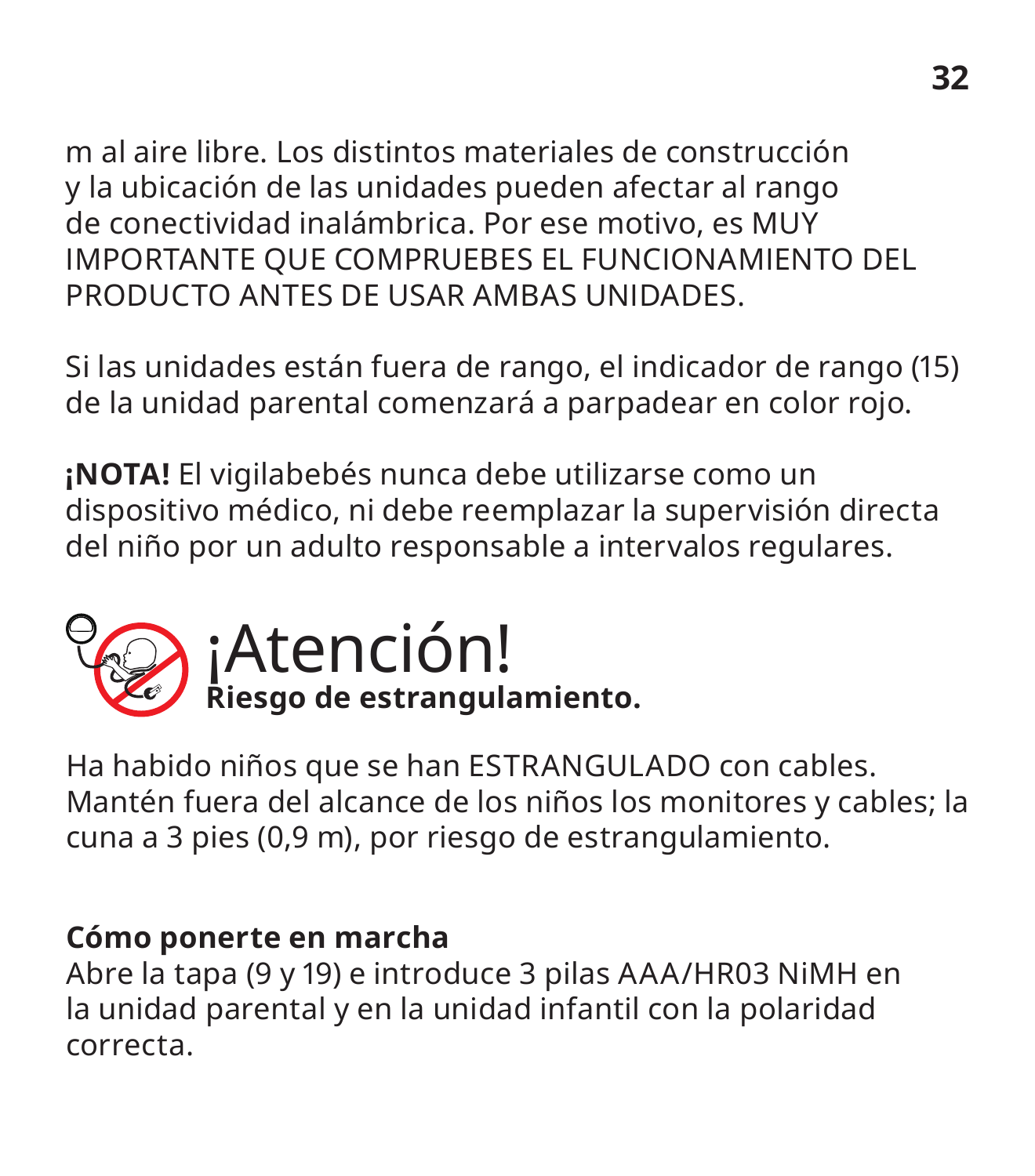Conecta el enchufe de CC del adaptador de pared al conector de la unidad infantil (2)

### **Forma de uso**

### **A, Unidad infantil**

- 1. Enciende la alimentación girando el interruptor de encendido/apagado (1) de 0 a 1. Cuando la alimentación está encendida, el indicador del nivel de las pilas (4) se ilumina en verde. Si el indicador empieza a parpadear en rojo, hay que cargar la unidad.
- 2. Puedes ajustar la sensibilidad del micrófono de 1 a 3 utilizando el control de sensibilidad del micrófono (1). La sensibilidad máxima al sonido del micrófono se consigue configurándolo en 3 y la mínima configurándolo en 1. Si hay mucho ruido de fondo, es una buena idea reducir la sensibilidad del micrófono. Si el entorno es silencioso, la sensibilidad del micrófono se puede configurar más alta.
- 3. Busca la unidad parental pulsando el botón de búsqueda (3). Al pulsar el botón, la unidad parental emitirá un sonido de notificación durante 20 segundos. Si mantienes pulsado el botón de Responder de la unidad parental, apagarás el sonido de las notificaciones.
- 4. El indicador de rango/transmisión (5) se ilumina en verde cuando capta sonido. Verde fijo cuando la unidad parental está dentro del rango. Rojo intermitente cuando la unidad parental está fuera del rango.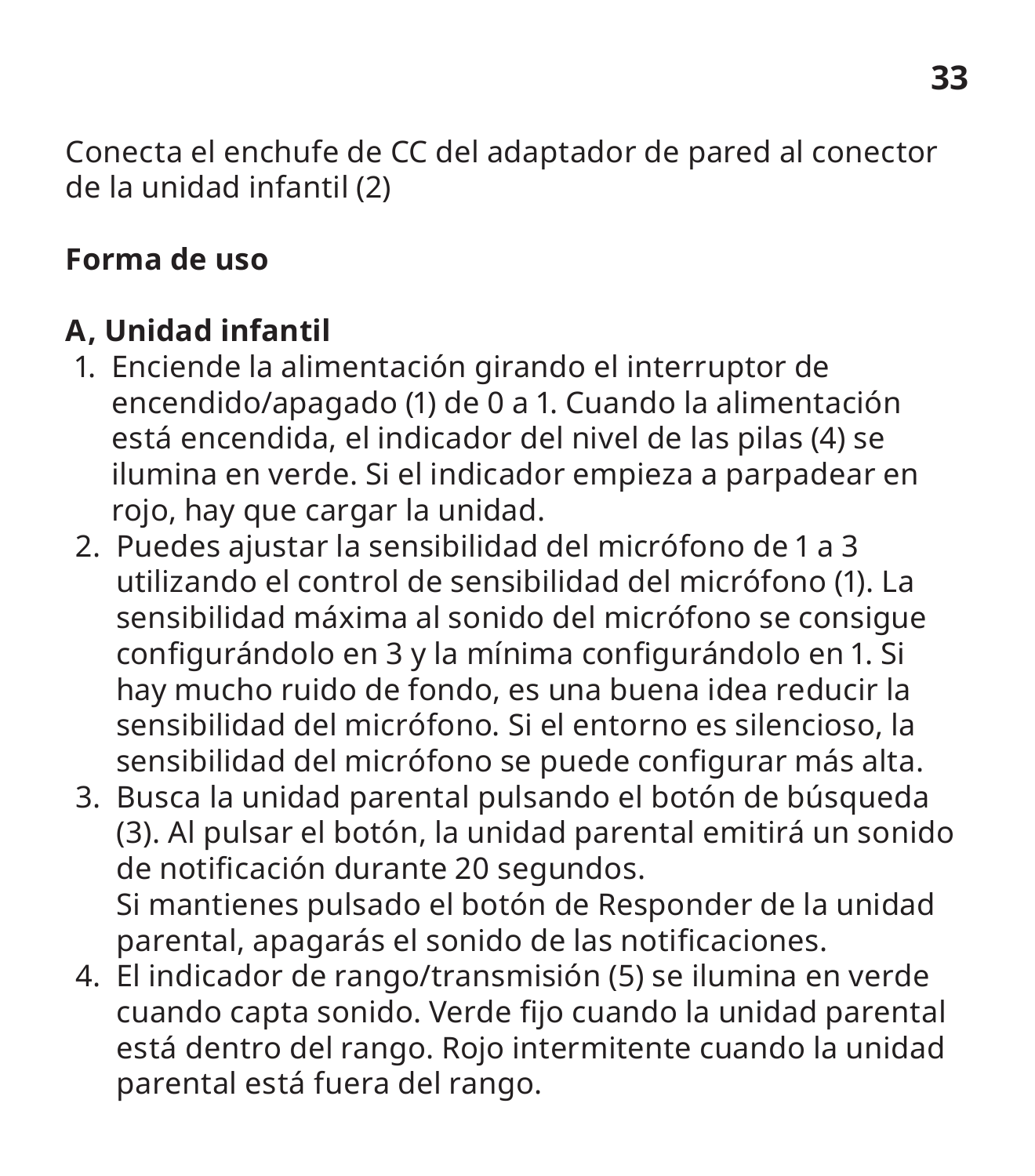5. Coloca la unidad infantil cerca de tu hijo, con el micrófono mirando al niño. Asegúrate de que la unidad esté lo suficientemente cerca como para captar los sonidos de tu hijo, pero no tan cerca que tu hijo pueda alcanzarla. 0,9 metros (3 pies) es una buena distancia.

### **B, Unidad parental**

**¡NOTA!** Asegúrate de que la unidad parental esté al menos a un par de metros de la unidad infantil antes de encenderla. Si las unidades están demasiado cerca, la retroalimentación entre las unidades puede crear un chirrido fuerte.

- 1. Enciende la alimentación girando el interruptor de encendido/apagado (10) de 0 a 1. Cuando la alimentación está encendida, el indicador del nivel de las pilas (12) se ilumina en verde. Si el indicador empieza a parpadear en rojo, hay que cargar la unidad.
- 2. Puedes ajustar el volumen del altavoz (17) desde 1 (el más bajo) hasta 3 (el más alto) utilizando el control del volumen (10).
- 3. Cuando se recibe una señal, el indicador del nivel de sonido (13) se iluminará en tres niveles en función de la intensidad del sonido transmitido desde la unidad infantil. En el nivel 3, la unidad también vibrará.

Este indicador es útil para vigilar a tu hijo cuando el volumen de la unidad parental está configurado en bajo.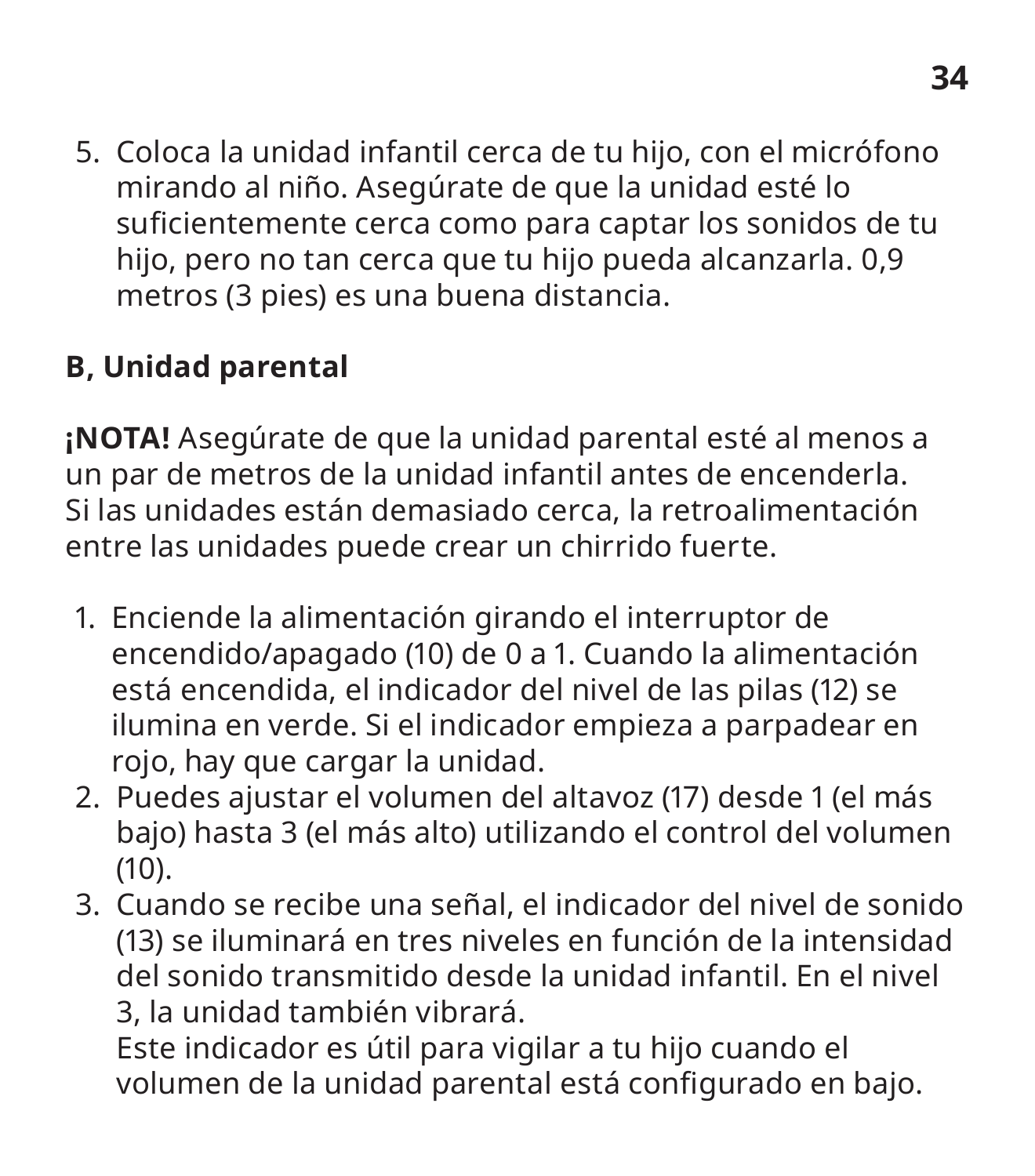- 4. Cuando la unidad parental está conectada con la unidad infantil, esto viene indicado mediante una luz verde fija en el indicador de rango (15). Si las unidades no están conectadas, el indicador de rango comenzará a parpadear en rojo. También emitirá un pitido para llamar tu atención. Esta señal también se activa si la unidad infantil se apaga.
- 5. Puedes hablarle a tu bebé desde la unidad parental a la unidad infantil manteniendo presionado el botón de Responder (16).
- 6. Puedes llevarte contigo la unidad parental acoplando el anillo de goma (14). Para quitar el anillo de goma, dóblalo hacia afuera y tira de él para separarlo de la unidad.

### **Carga**

### **Unidad infantil:**

Cuando la pila esté baja, el símbolo de la pila parpadeará en color rojo. Conecta una fuente de alimentación al conector de entrada (2).

### **Unidad parental:**

Cuando la pila esté baja, el símbolo de la pila parpadeará en color rojo. Coloca la unidad parental en el conector de acoplamiento de la unidad infantil (7) o conecta una fuente de alimentación al conector USB-C (11).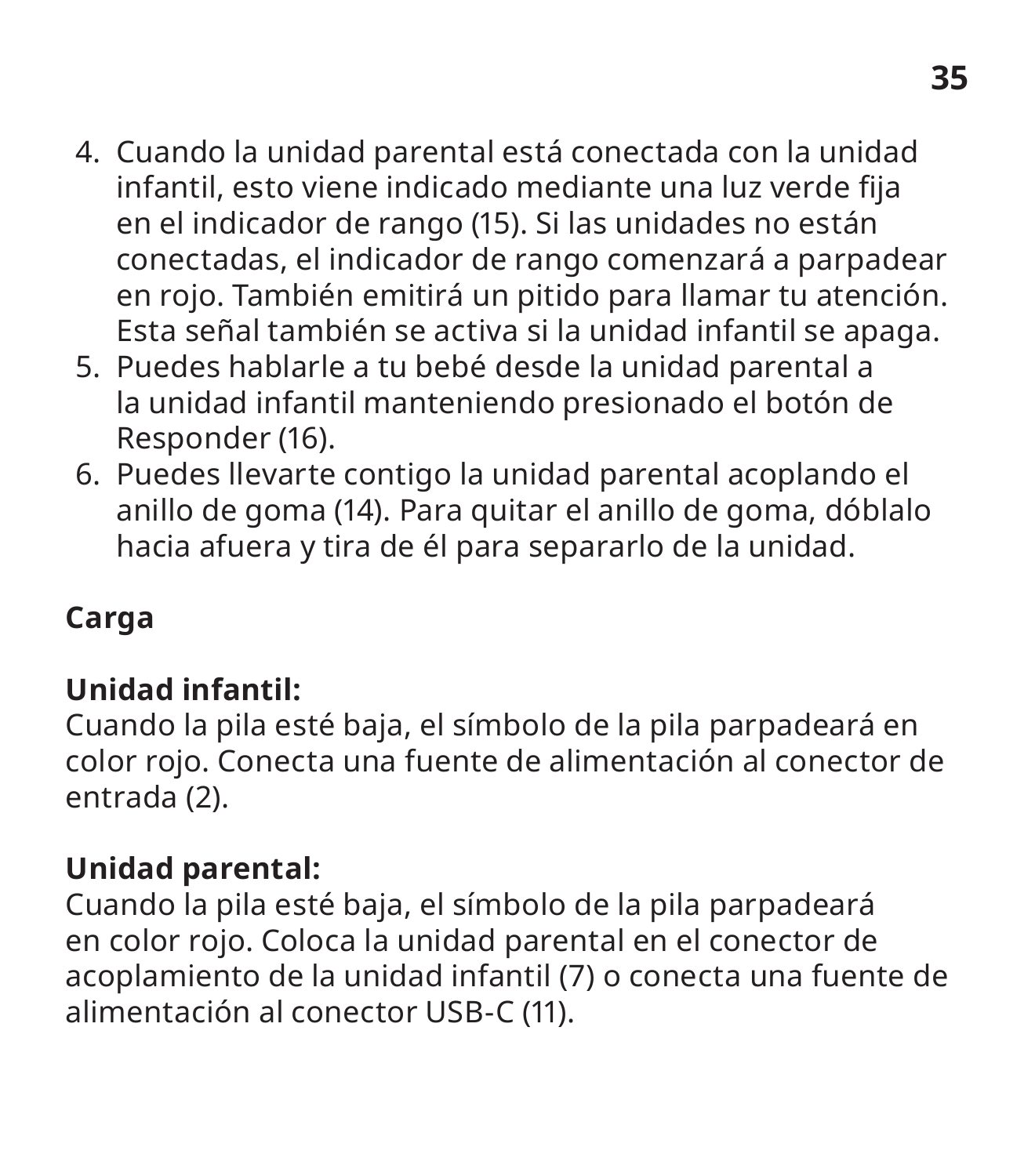Para la carga, utiliza solo pilas recargables NIMH de tipo AAA/ HR03.

No intentes cargar otros tipos de pilas, como alcalinas, de zinccarbono, etc. El vigilabebés tiene una protección incorporada y detectará los tipos de pila incorrectos. El símbolo de la pila (4) indicará el error parpadeando.

### **Tipos de pilas recomendadas:**

3 x IKEA LADDA 900 (AAA/HR03, 1,2V, 900mAh, Ni-MH) (no incluidas).

No mezcles pilas con distintas capacidades, tipos o impresiones de fecha.

### ¡IMPORTANTE!

La eliminación de las pilas se debe hacer de acuerdo con las instrucciones, consulta a continuación.

- Utiliza únicamente el adaptador de 24V incluido para cargar las unidades vigilabebés. Otros adaptadores podrían causar daños en ellas.
- Si no tienes pensado utilizar las unidades durante más de una semana, asegúrate de que las pilas estén completamente cargadas antes de guardar las unidades. Dejar las unidades sin usar y completamente sin carga podría hacer que dejen de funcionar.
- Desconecta el adaptador de CA de la toma de corriente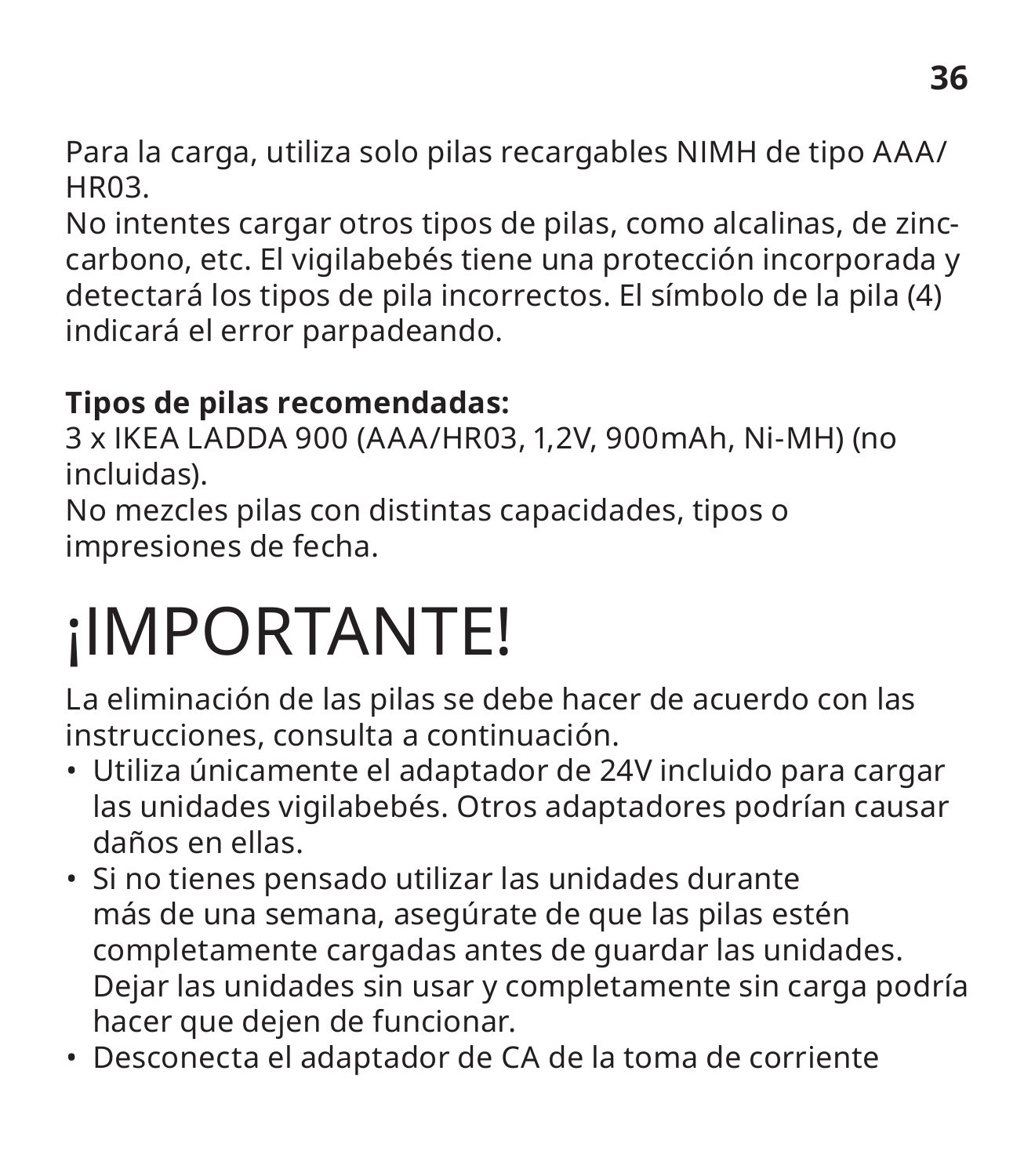cuando no esté en uso, para ahorrar energía.

- Las unidades vigilabebés se pueden utilizar en temperaturas que van de 0 a 40 ˚C (de 32 a 104 ˚F).
- No dejes las unidades expuestas a la luz solar directa o cerca de fuentes de calor, ya que pueden sobrecalentarse.
- No sometas a las unidades a entornos con agua, humedad o polvo excesivo, ya que pueden dañarse.
- Este equipo solo es adecuado para su colocación a alturas de hasta 2 m.
- No instales nunca el producto en un espacio cerrado. Deja siempre un espacio como mínimo de 5 mm alrededor del producto para que tenga ventilación.
- El producto y las pilas (paquete de pilas o pilas instaladas) no se deben exponer a un calor excesivo, como el sol, fuego o similares.
- No se deben colocar fuentes de llama abierta como, por ejemplo, velas sobre el aparato.

### PRECAUCIÓN:

- Existe riesgo de explosión si la pila se sustituye por otra de tipo incorrecto.
- Elimina las pilas usadas siguiendo las instrucciones.
- No intentes reparar este producto tú mismo, ya que si abres. o quitas las cubiertas, podrías exponerte a puntos con tensión peligrosa u otros riesgos.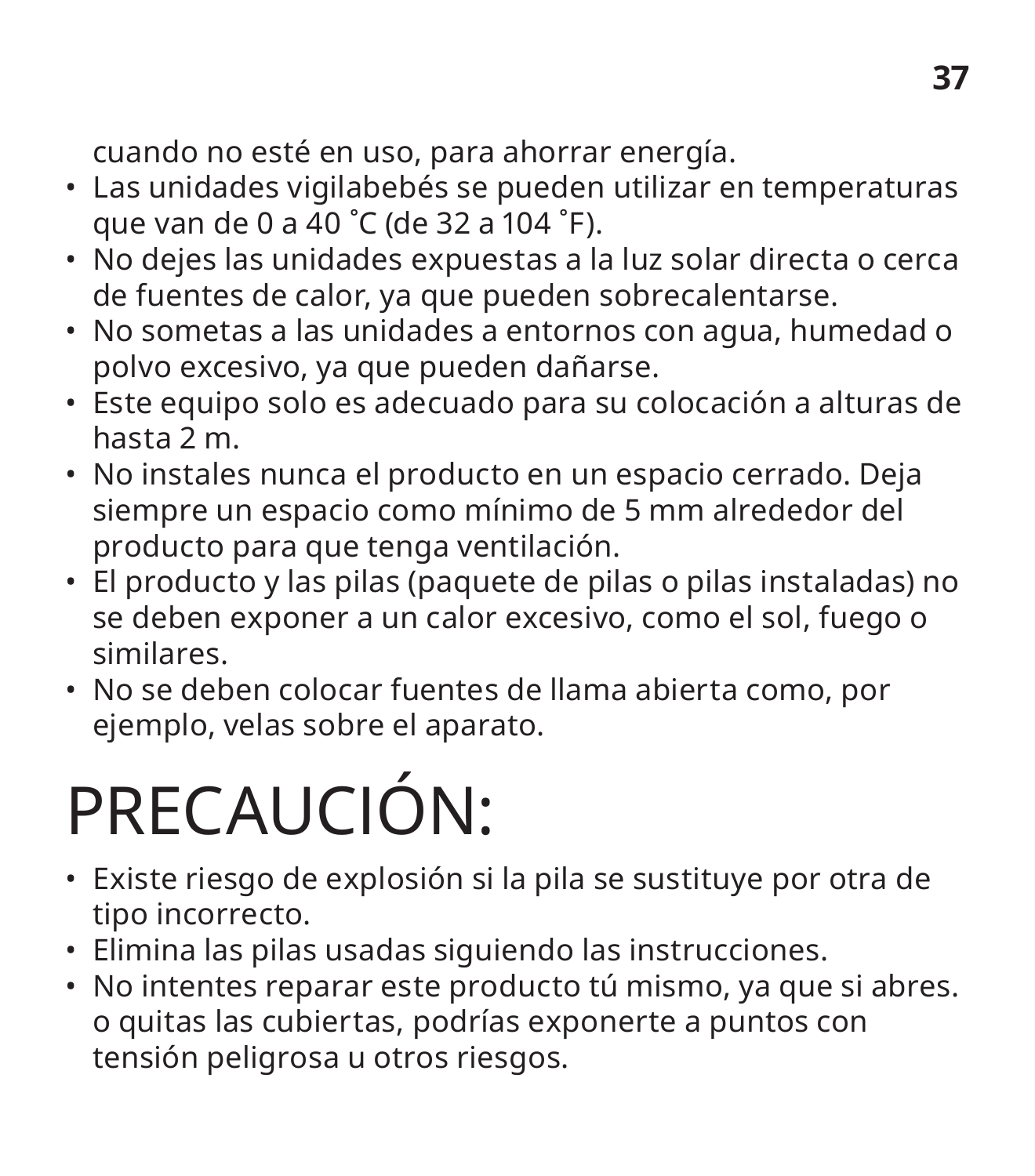### **Cuidados**

Para limpiar las unidades, pásales un trapo humedecido ligeramente con un detergente suave. Para secarlas, pasa otro trapo suave y seco.

### **¡NOTA!**

No utilices limpiadores abrasivos o disolventes químicos, ya que pueden dañar los productos.

### ¡ADVERTENCIA!

- Mantén las pilas fuera del alcance de los niños y animales.
- **¡ADVERTENCIA!** Si se ha tragado una pila o si sospechas que se ha tragado una pila, ¡acude inmediatamente al médico! Tragar una pila puede provocar lesiones graves y la muerte.
- No intentes cargar pilas no recargables.
- No deformes, dañes, desmontes, abras ni cortocircuites las pilas.
- No expongas las pilas al calor, al fuego ni a ningún tipo de líquido.
- En caso de que se produzca una fuga en una pila, no dejes que el líquido entre en contacto con la piel o los ojos. Si te ves expuesto al líquido, enjuágate con abundante agua y consulta a un médico.
- Respeta las marcas de polaridad más (+) y menos (–) y asegúrate introducir correctamente las pilas en el producto.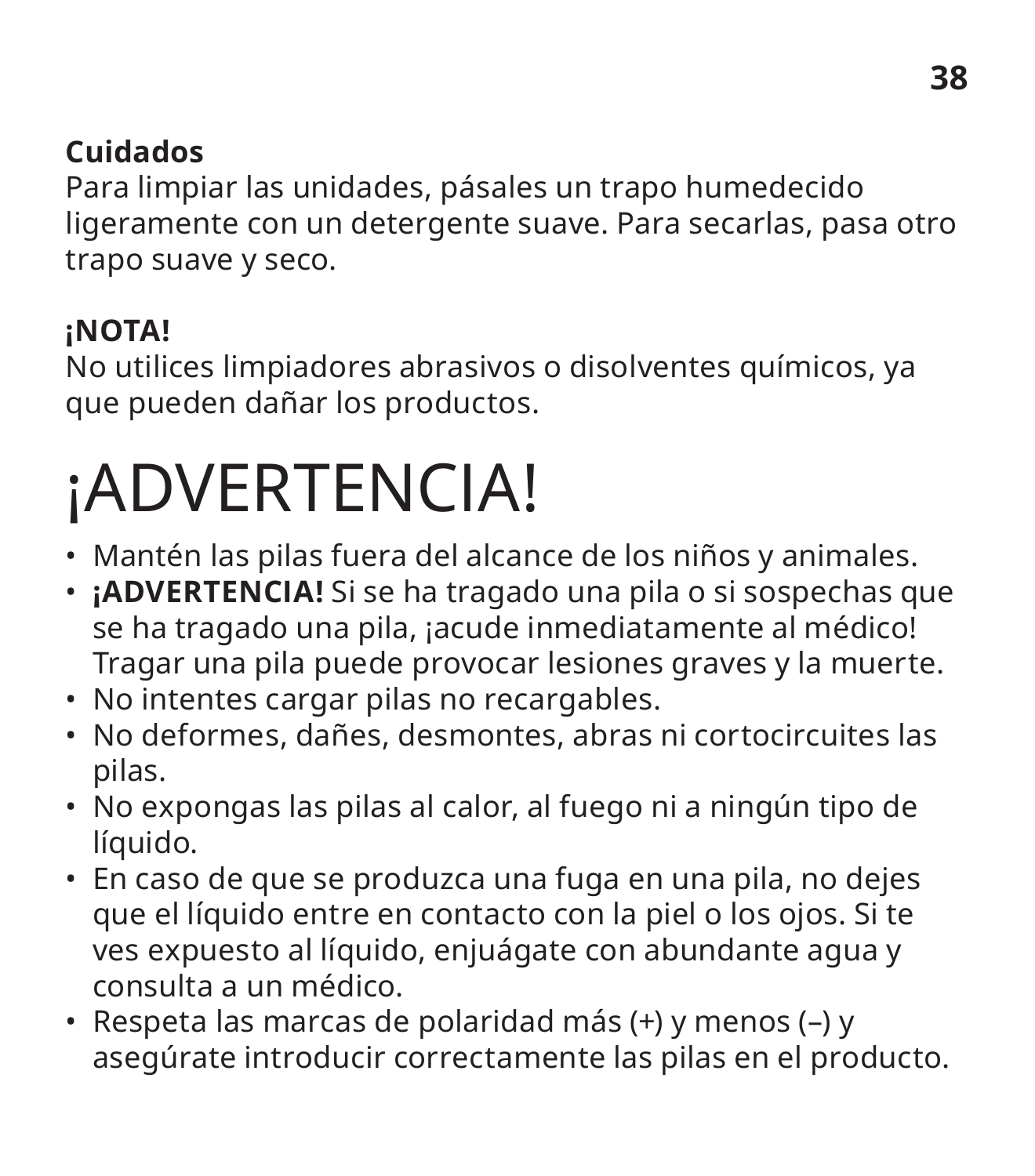- Utiliza únicamente pilas pensadas para el producto. No mezcles pilas viejas y nuevas, ni diferentes marcas o tipos de pilas.
- Las pilas deben entregarse para su reciclaje de acuerdo con la normativa medioambiental local para la eliminación de residuos.

**DATOS TÉCNICOS Nombre del modelo:** UNDVIKA **N.º de tipo:** E1901B (Unidad infantil) **N.º de tipo:** E1901P (Unidad parental) **Entrada E1901B:** 24 VCC 0,125A o 3xAAA/HR03 **Entrada E1901P:** 5 VCC, 0,5A o 3xAAA/HR03 **Tiempo estimado de la pila:** 6 h **Temperaturas de funcionamiento:** de 0 a 40 °C **Humedad de funcionamiento:** de 0 al 95 % de HR **Frecuencia de funcionamiento:** 2405-2480 MHz **Potencia de salida de la radio:** 20 dBm (EIRP) **Valor SAR:** Cuerpo 1 g SAR (W/kg) Unidad parental 1,08 Unidad infantil 0,51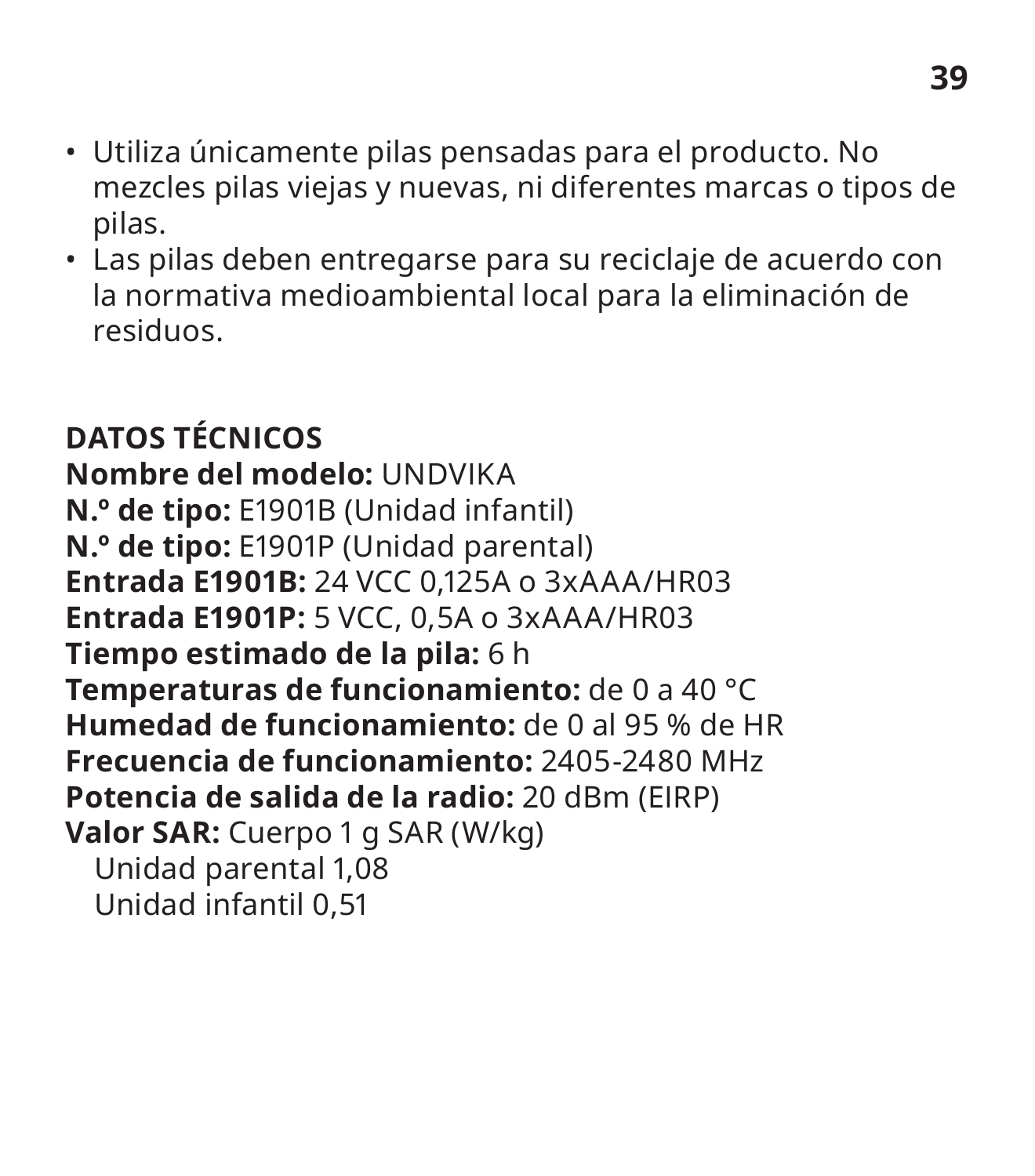### **DATOS TÉCNICOS**

**Tipo:** ICPSW24-3-3 **Entrada:** 100-240 VCA, 50/60Hz, 0.08A, 4.0W **Salida:** 24.0 VCC **Carga total máxima:** 0.125A, 3.0W

**Eficiencia activa media:** 84.4 % **Eficiencia a baja carga (10 %):** 72.1 % **Consumo de energía sin carga:** 0.04 W

#### **Solo para uso en interiores**

#### **Fabricante: IKEA of Sweden AB**

(número de registro comercial: 556074-7551)

**Dirección: Box 702, SE-343 81 Älmhult, SUECIA**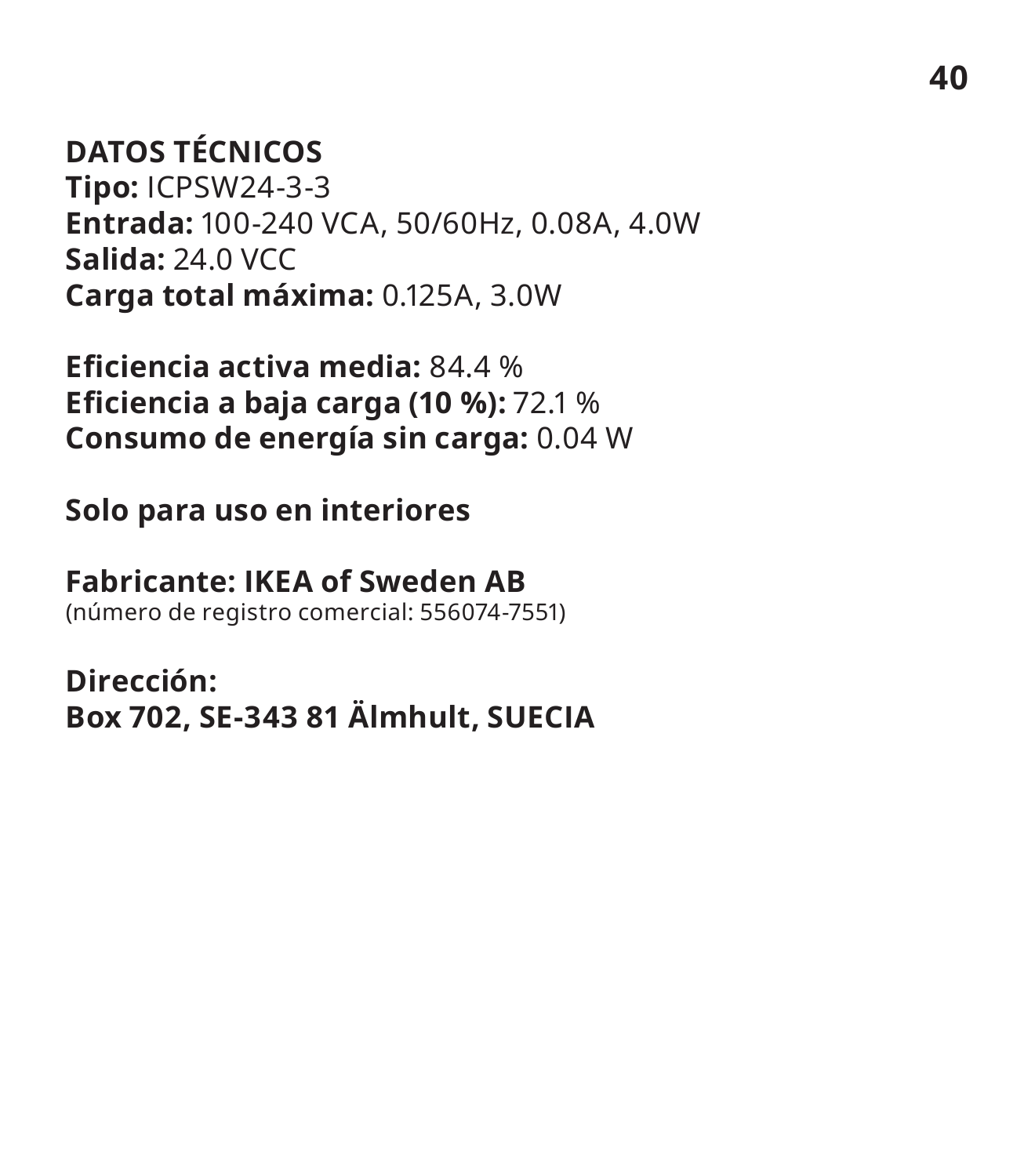Este dispositivo cumple la parte 15 de la normativa de la FCC. Este dispositivo contiene transmisores/receptores exentos de licencia que cumplen las normas RSS de exención de licencia del Innovation Science and Economic Development Canada. El funcionamiento está sujeto a las dos condiciones siguientes:

- (1) Este dispositivo no puede provocar interferencias dañinas, y
- (2) Este dispositivo debe aceptar cualquier interferencia recibida, incluida la interferencia que pueda provocar un funcionamiento no deseado del dispositivo.

## ATENCIÓN:

Cualquier cambio o modificación que se realice en este aparato sin la aprobación expresa de la parte responsable de la conformidad puede anular la capacidad del usuario para utilizar el aparato.

### **NOTA:**

Este equipo ha sido probado para comprobar que cumple los límites establecidos en los dispositivos digitales de Clase B, según el apartado 15 del reglamento FCC. Estos límites se han establecido para proporcionar una protección razonable contra las interferencias perjudiciales en una instalación doméstica.

Este equipo genera, usa e irradia energía de radiofrecuencia, y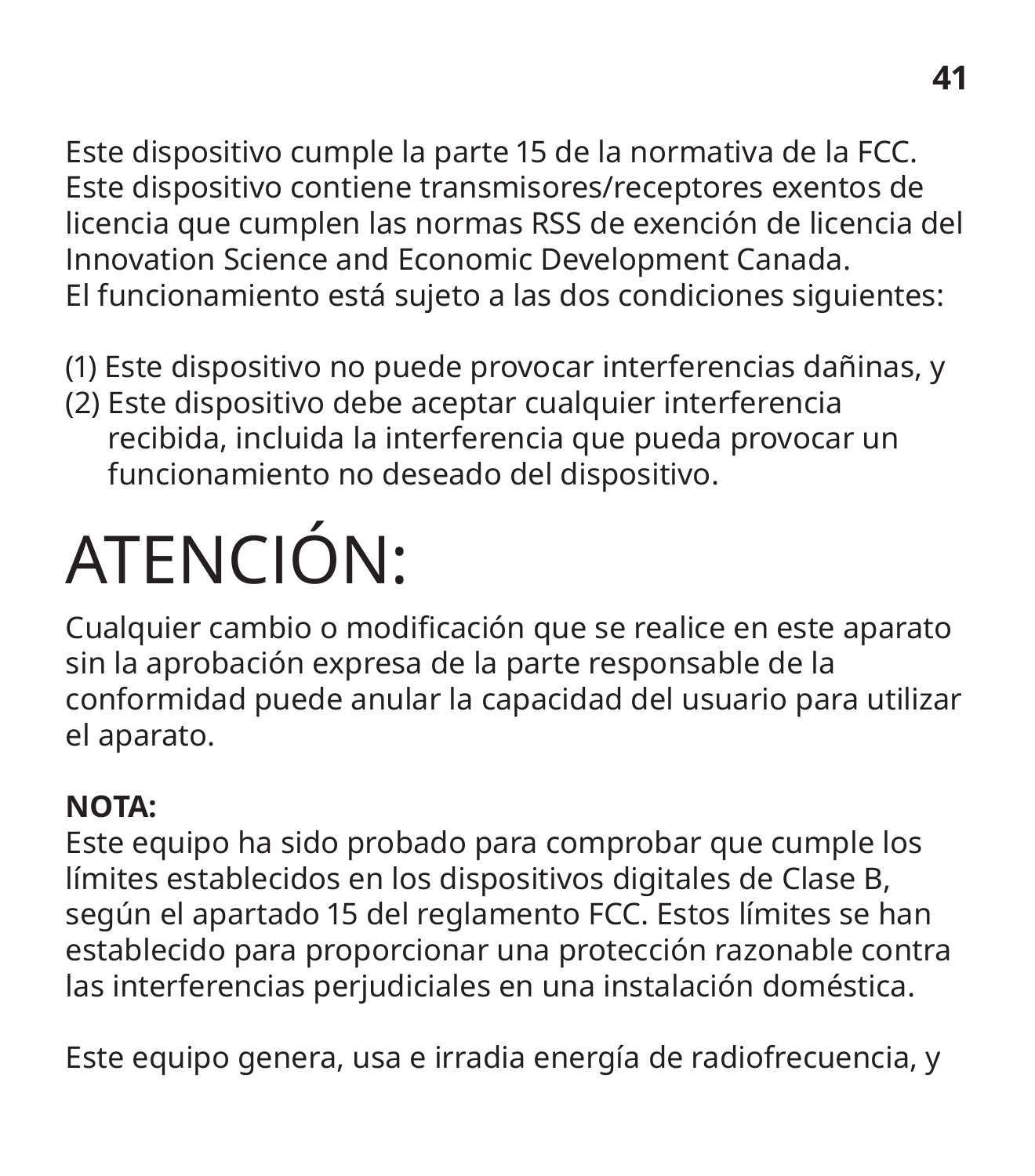si no se instala y se usa de acuerdo con las instrucciones, puede causar interferencias perjudiciales en las comunicaciones por radio. Sin embargo no existe garantía de que no se produzcan interferencias en una instalación en concreto. Si el equipo produjera interferencias perjudiciales en la recepción de radio o TV, lo que se puede comprobar encendiendo y apagando el equipo, recomendamos al usuario que intente corregir dichas interferencias adoptando una o más de las siguientes medidas:

- Reorientar o recolocar la antena receptora.
- Aumentar la distancia entre el equipo y el receptor.
- Conectar el equipo a un enchufe o circuito distinto al que esté conectado el receptor.
- Solicitar ayuda al vendedor o a un técnico cualificado de radio/TV.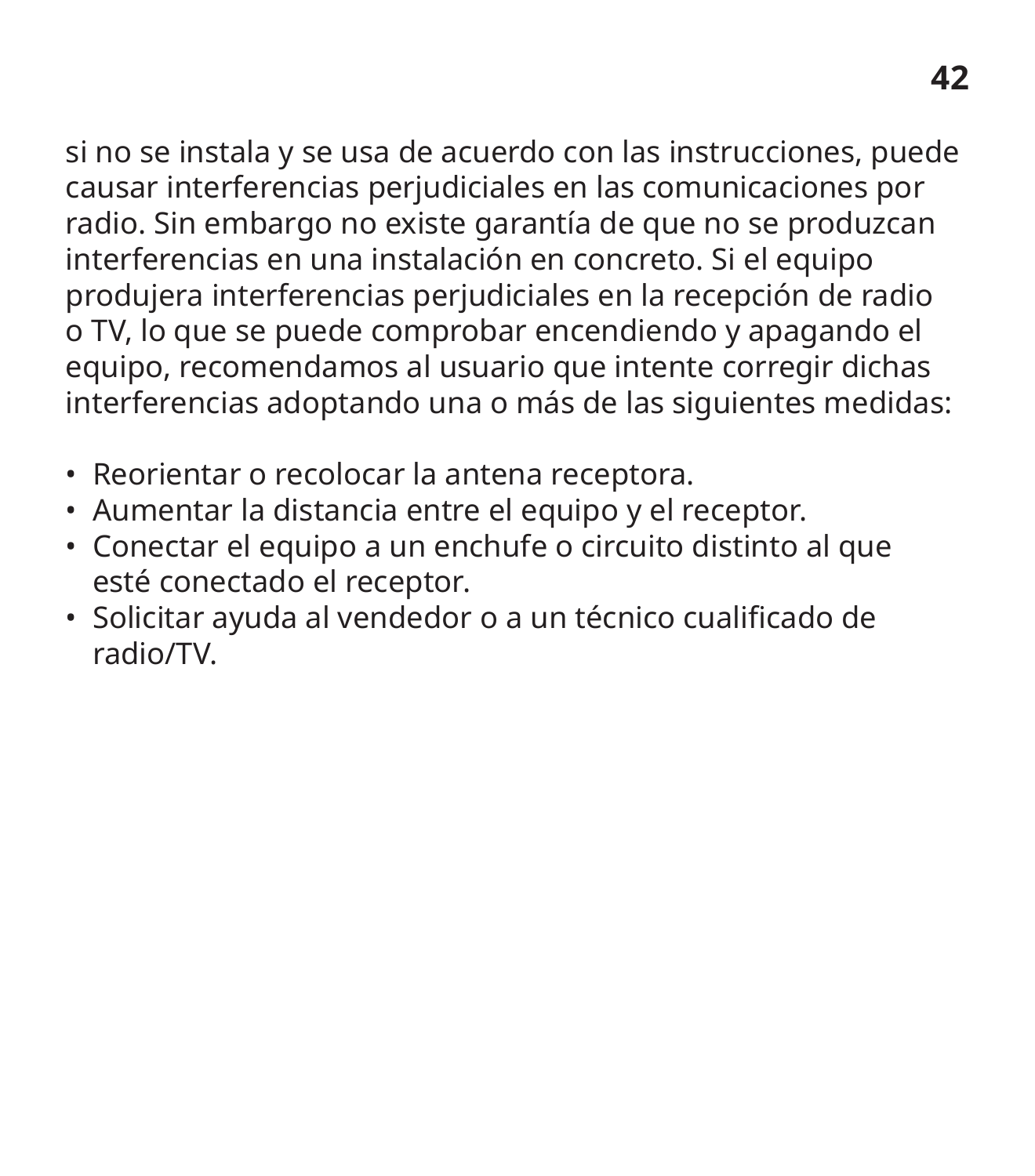

La imagen del cubo de basura tachado indica que el producto no debe formar parte de los residuos habituales del hogar. Se debe reciclar según la normativa local medioambiental de eliminación de residuos. Cuando separas los productos que llevan esta imagen, contribuyes a reducir el volumen de residuos que se incineran o se envían a vertederos y minimizas el impacto negativo sobre la salud y el medio ambiente. Para más información, ponte en contacto con tu tienda IKEA.